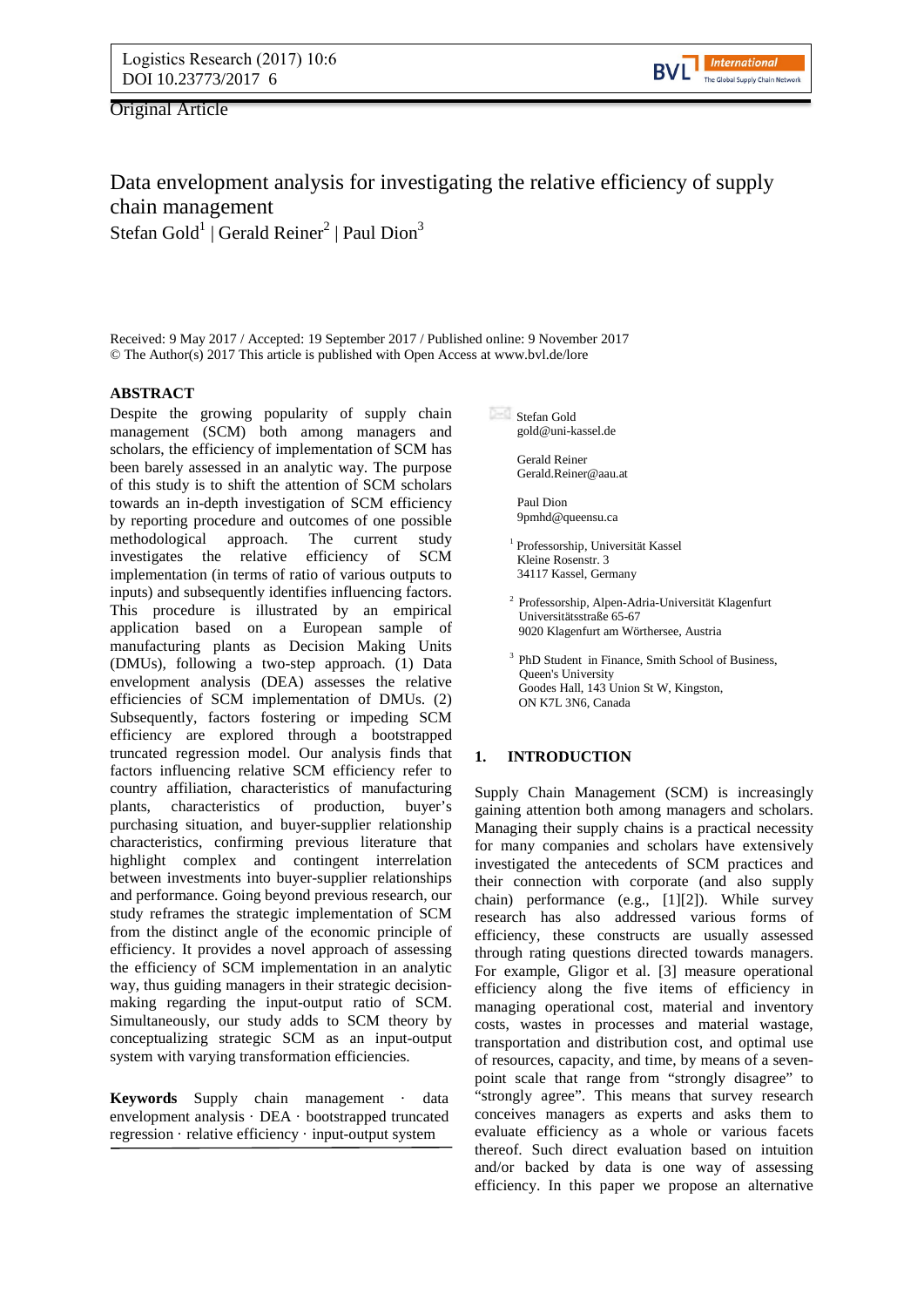

approach that calculates the efficiency of SCM implementation in an analytic way; thereby SCM is considered—at a strategic level—as input-output system that transforms various invested resources into various performance dimensions. Such analytic assessment of SCM efficiency has been barely attempted so far, which may be caused by the incommensurability of inputs into and outputs from SCM at the strategic level as well as their complex interrelationship, forbidding simple calculation techniques. Our analytical approach for assessing efficiency resorting to a mathematical programming technique adds to the current state-of-the-art in SCM research and facilitates managerial decision-making as it helps calibrating managerial expert opinion and provides relative efficiency scores, that is, efficiency scores relative to relevant peers. In a second step the study investigates which factors influence these relative efficiency scores, and hence identifies (some of) the conditions under which investments into SCM are costly and/or the benefits from SCM are poor.

In this way our approach offers an alternative view to the currently predominant view in SCM research that various investments into SCM render an increase in performance and may ultimately lead to competitive advantage, for example through cost reduction, increased flexibility and hence customer service, or reduced time-to-market of new products (e.g., [\[2\]](#page-12-1)). In fact, many studies investigate cause-and-effect relationships between practices and performance (with various mediating and moderating effects); however, they barely zoom into the efficiency of SCM implementation per se (for a notable exception see [\[4\]](#page-12-3)). We posit that business practice is not only interested in the question whether investments in SCM contribute positively, negatively or not at all to firm performance, but also how "efficient" or "inefficient" SCM actually is. Therefore, the purpose of this study is to draw the attention of SCM scholars towards the analytic investigation of SCM efficiency in comparison to relevant peer organizations. Hence we ask the following research question: How may relative efficiency of SCM implementation be assessed? In response to this question we report the procedure of one possible methodological approach for such investigation and we illustrate the approach by assessing relative SCM efficiencies from the buyer's perspective, based on a data sample of European manufacturing plants. In a second step we identify (facilitating and impeding) factors that are likely to influence these efficiency scores through a regression analysis.

The remainder of the paper is structured as follows. After presenting literature on antecedents (facilitators and impediments) and implications (performance) of SCM, we point to the dearth of studies assessing the efficiency of SCM implementation in an analytic way, and review the use of two-step DEA (Data Envelopment Analysis)-regression approaches in the field of SCM research. Then we describe and discuss

the procedure of our proposed methodological approach and link it to our specific empirical application. After reporting the results of the DEA and regression model, we discuss the findings against the background of previous research, and we highlight how the assessment of relative SCM efficiencies through DEA contributes to the academic knowledge base and generates additional insights for managers. The conclusions highlight limitations of the proposed approach as well as the specific empirical application, and point towards directions of future research.

# **2. LITERATURE REVIEW**

After defining core concepts of SCM, performance and efficiency, this section first reviews previous research on facilitators and impediments of SCM and its link to business performance. Then, we show the relative blank of assessments of SCM efficiency and point out why this blank warrants to be filled. Subsequently, we briefly review how our methodological approach for conducting such an efficiency assessment (i.e., two-step DEA-regression) has so far been used, in particular in the field of SCM research. Finally, we review how SCM could be designed as an input-output system at the strategic level.

# **2.1 Defining core concepts**

Although there is generally little consensus regarding the definition of SCM [\[5\]](#page-12-4), Mentzer et al.'s [\[6\]](#page-12-5) broad and trans-disciplinary definition provides some common ground. According to Mentzer et al. [\[6\]](#page-12-5), SCM is defined as "the systemic, strategic coordination of the traditional business functions and the tactics across these business functions within a particular company and across businesses within the supply chain, for the purposes of improving the longterm performance of the individual companies and the supply chain as a whole" (p.18). Firm performance may be split in operational performance and business performance in the way that measures of operational performance (referring to cost, flexibility, quality, etc.) affect business performance measures such as profit, market share, and customer satisfaction [\[7\]](#page-12-6). Finally, based on the common definition of efficiency as the ratio of outputs to inputs, we define SCM efficiency as the ratio of performance dimensions achieved to the resources invested into SCM.

# **2.2 The traditional cause-and-effect view on SCM, its antecedents and implications**

The concept of SCM has often been conceptualized as a triple-jump-model, linking antecedents of SCM to the implementation of SCM practices and these to firm (and also supply chain) performance (e.g., [\[8\]](#page-13-0)). Antecedents of SCM comprise inter-organisational factors that define the buyer-supplier or overall supply chain relationship as well as organisational factors, often conceived from the perspective of the buying firm. Important inter-organisational antecedents are

2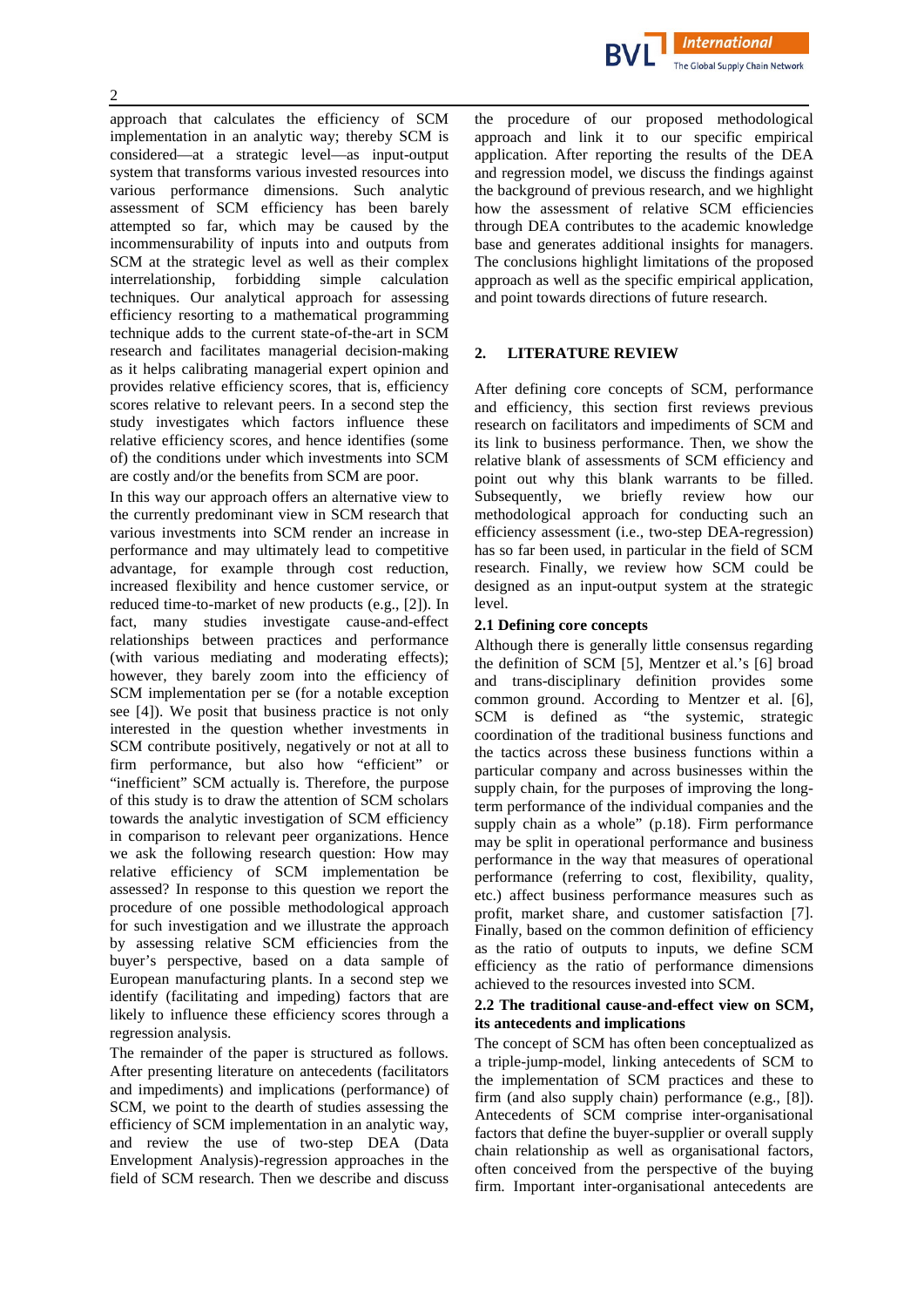**International** 

trust [\[9\]](#page-13-1), which may be associated with reliability, competence, goodwill (openness and benevolence), vulnerability and loyalty; power (in the form of coercive, expert and referent power); and dependence [\[10\]](#page-13-2) which may be seen as reciprocal to power [\[11\]](#page-13-3). Further inter-organisational factors are reciprocity in forms of mutual benefits as suggested by social exchange theory [\[8\]](#page-13-0), and relational commitment aiming for long-term partnership and likely entailing sacrifice and important resource investments [\[12\]](#page-13-4). Organisational factors influencing the implementation of SCM are for example firm size, which effects positively the engagement into SCM due to the extensive resource and capabilities endowment of larger companies in comparison to smaller ones  $[13][14]$  $[13][14]$ ; furthermore, foreign ownership  $[15][16]$  $[15][16]$ , and internationality of purchasing [\[17\]](#page-13-9)[\[18\]](#page-13-10).

Many scholars advocate a positive relationship between SCM implementation (as for example through supply chain collaboration and integration) and firm performance (e.g., [\[19\]](#page-13-11)); still it is conceded that the suitability of supply chain collaboration and integration needs to be assessed individually [\[20\]](#page-13-12), for example according to the criteria of strategic relevance and interaction complexity as suggested by [\[21\]](#page-13-13). It may be noted at this place that overall empirical evidence for such a link is not entirely clear-cut. Mackelprang et al.'s [\[22\]](#page-13-14) meta-analysis found a nuanced picture of this link when considering the various dimensions of supply chain integration and the various dimensions of performance (such as financial, market, cost, quality, delivery, flexibility, innovation); the meta-analysis concludes by warning against viewing supply chain integration as universally improving performance (cf. also [\[23\]](#page-13-15)) and calls for searching for so far undetected moderating variables such as cultural or social issues and process types.

#### **2.3 Efficiency of supply chain management**

While cause-and-effect relationships between SCM antecedents, SCM, and performance (including various moderating and mediating effects) are currently in the limelight of empirical research, economic efficiency assessment of SCM implementation itself is largely under-researched. Liang et al. [\[24\]](#page-13-16) develop DEA-based non-linear programs for measuring supply chain efficiency, and they illustrate their approach in a seller-buyer supply chain context representing either a leader-follower or a cooperative structure. Chen et al. [\[25\]](#page-13-17) propose an approach for defining a productivity frontier for twostage processes, where the outputs of the first stage process are the inputs to the second stage process (see also the review by Cook et al. [\[26\]](#page-13-18)). Saranaga and Moser [\[27\]](#page-13-19) use value chain DEA approach for estimating the performance of a purchasing and supply management function for several industry sectors. Swink and Zsidison [\[28\]](#page-13-20) indicate that increased commitment in buyer-supplier relationship

only pays off up to a certain point, highlighting negative effects of excessive commitment particularly in relation to costs and profit. Daugherty et al. [\[29\]](#page-13-21) argue that collaboration only pays off if carefully managed and formalized. Adams et al. [\[30\]](#page-13-22) point to the crucial role of inter-organizational coordination technologies, mediating supply chain<br>collaboration/integration and performance. collaboration/integration Furthermore, Spekman et al. [\[21\]](#page-13-13) point out that suppliers and SCM strategy need to be carefully chosen and investments in comprehensive (and hence expensive) supply chain collaboration is certainly not warranted in any case. It may be noted that most previous research on SCM implementation and performance largely overlook the question of how "efficient" or "inefficient" SCM is implemented at a strategic level, that is how efficient this management tools transforms various inputs (resources, investments) into outputs (performance); for notable exceptions see Bayraktar et al. [\[4\]](#page-12-3) assessing the efficiency of SCM and information systems practices and Easton et al. [\[31\]](#page-13-23) assessing the efficiency of the purchasing process in the petroleum industry. Further related work to efficiency analysis is dealing only with selected supply chain processes, e.g., supplier evaluation [\[32\]](#page-13-24), manufacturing processes [\[33\]](#page-13-25), and distribution processes [\[34\]](#page-13-26).

Such an efficiency assessment can add significant value since it looks at the strategic concept of SCM from a distinct economic angle, and helps managers to assess whether their implementation of SCM is done as resource efficient as it could be. Such an angle that zooms into the concept of SCM itself and calculates SCM efficiencies in an analytic way complements the currently predominant research on the statistical and causal relationships between SCM implementation and performance. In a subsequent step, one may ask which factors influence this efficiency score, which is similar to the currently wide-spread cause-and-effect investigations into the antecedents of SCM.

There is a variety of theoretical angles that could be used for shedding light on why companies work together in a supply chain and how effective SCM actually is. When bilateral dependency builds up, transaction cost economics suggests supply chain partnership as hybrid mode of governance situated between market and hierarchy [\[35\]](#page-14-0). Similarly, resource-dependency theory explains engagement in SCM with the need of accessing crucial resources that are held by other organizations [\[36\]](#page-14-1). Regarding the question how firms strategize on a firm, dyad, and supply chain level, and whether SCM is effective, the resource-based view (RBV) [\[37\]](#page-14-2) and its extension towards the relational view of strategic management [\[38\]](#page-14-3) provide important insights. For example, Gold et al. [\[39\]](#page-14-4) conceptualize supply chain collaboration on sustainability issues as a possible catalyst of valuable inter-organizational resources that may lead to competitive advantage. Referring to network theory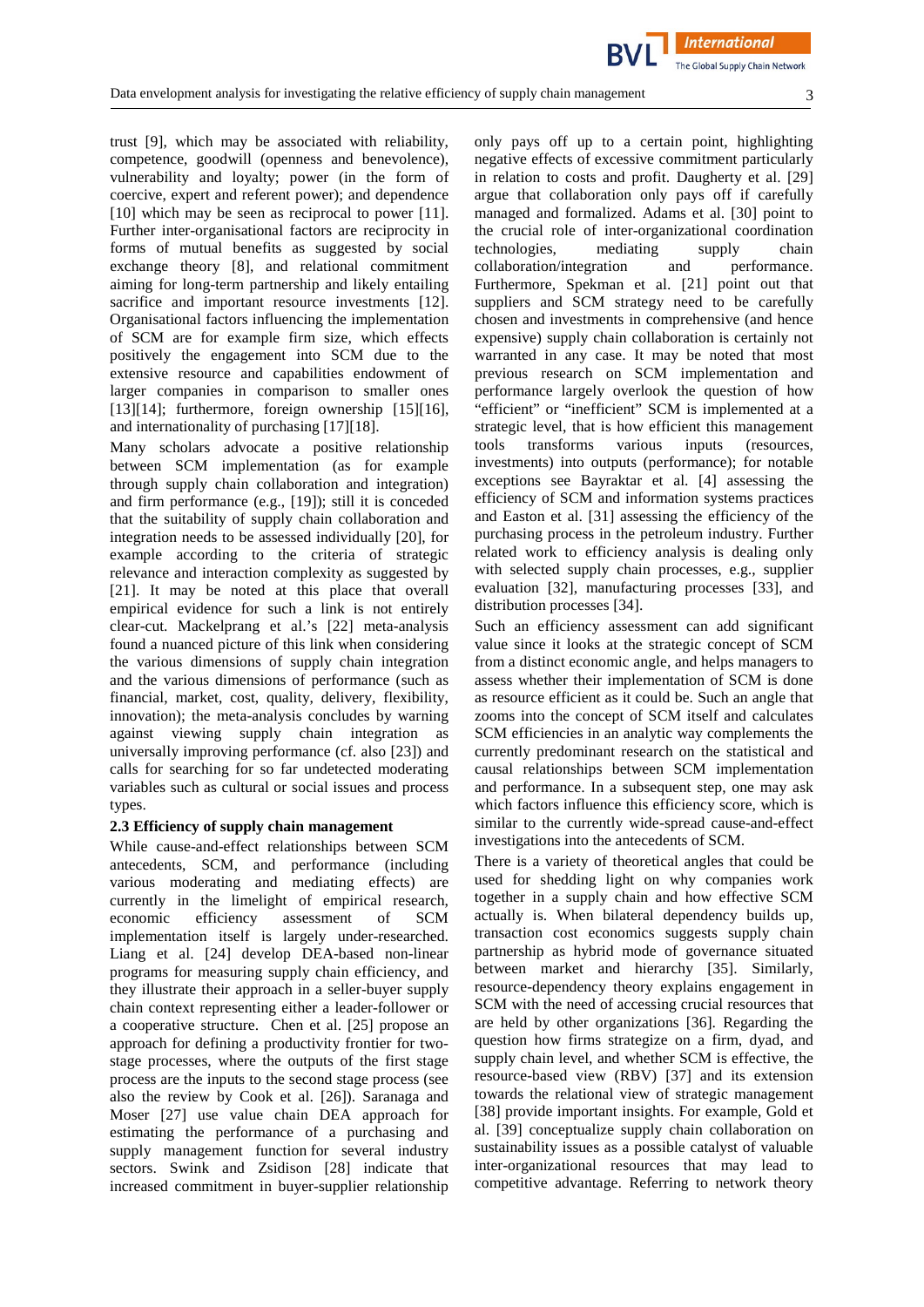

[\[40\]](#page-14-5), the position of an organization within its network determines the accessibility of partners and their resources, and hence may affect the benefits that accrue to an organization from supply chain collaboration [\[38\]](#page-14-3). These theoretical angles (amongst others) have been rather widely used by SCM scholars in order to explain why companies engage in SCM, and how SCM links to competitive advantage and business performance.

However, these theories do not seem to be conclusive on the question of how efficient the implementation of SCM actually is. For example, an inter-organizational resource such as joint learning in buyer-supplier relationships may be valuable, rare, and hard to imitate and substitute by competitors, and thus could be regarded a source of competitive advantage [\[41\]](#page-14-6). This does not say much though about how costly it was to develop and maintain this resource, and what benefits it provides to the company in return. To fill this gap, we propose DEA as an approach for investigating the efficiency of SCM implementation, which prepares and enables a follow-up in-depth analysis of related SCM processes.

# **2.4 Applications of DEA-regression approaches**

Two-step DEA-regression approaches (cf. e.g., [\[42\]](#page-14-7)) are suitable for tackling these questions. DEA has been applied mainly in the fields of banking, healthcare, logistics, agriculture and farming, transportation, and education [\[43\]](#page-14-8)[\[44\]](#page-14-9)[\[45\]](#page-14-10). In the field of transportation, DEA was used for examining the performance of airlines, airports, airport authorities as well as railway and bus systems [\[43\]](#page-14-8). Barros and Dieke [\[46\]](#page-14-11) and Gillen and Lall [\[47\]](#page-14-12) adopt the combined two-step DEA-regression approach for finding factors influencing the efficiency of airports. Liu et al. [\[43\]](#page-14-8) note that the two-step DEA-regression approach is generally gaining importance and can particularly be considered a trend in agricultural research. Although DEA is a popular method with diverse applications in the broad field of business research and has also been applied to the fields of transportation and logistics as well as purchasing and supply chain management, this method has so far not been used for assessing the efficiency of SCM implementation. In the subsequent sub-section we will describe our specific approach towards such assessment.

#### **2.5 Conceptualizing SCM as input-output system**

In the current paper, we conceive SCM as a system that is fed by various inputs and generates various outputs for the buyer. Inputs consume company resources in some way, while outputs represent the gains from SCM. Thereby the transformation of inputs into outputs is not further specified, i.e. remains a "black box". Generally speaking, SCM as a system could be operationalized on an operational and process level [\[48\]](#page-14-13), on a functional level [\[31\]](#page-13-23), or on a comprehensive strategic level, as was attempted in the extent paper. Concerning inputs, a variety of parameters could be considered that represent

"expenses" in a broad sense and may comprise leadership, strategic purchasing, advanced planning systems, intra- and inter-organizational relationship building, information sharing, knowledge building, integration of logistics and operations, adaptation of product development and marketing, supply and distribution network structure etc. (e.g., [\[5\]](#page-12-4)[\[49\]](#page-14-14)[\[50\]](#page-14-15)[\[51\]](#page-14-16)[\[52\]](#page-14-17)). Thereby SCM could be conceived very broadly as a system that absorbs the inputs (of all supply chain actors involved or specific actors) and transforms them into benefits for these actors. According to the initial definition of system boundaries, outputs of SCM may be assessed on various levels, e.g., on a plant, firm, or supply chain level. Although several studies have advocated seizing overarching supply chain performance (e.g., [\[53\]](#page-14-18)[\[54\]](#page-14-19)[\[55\]](#page-14-20)), empirical studies still predominantly measure performance from the perspective of one supply chain actor, often the buying company. Chen and Paulraj [\[49\]](#page-14-14) for example, split buyer's performance into financial (e.g., return on investment, firm's net income before tax) and operational performance (e.g., cost, quality, dependability, flexibility, speed). The extant empirical application presented in this paper defines the boundaries of SCM rather narrowly for reasons of data availability, joining input factors rather closely to the buyersupplier interface and assessing output factors from the distinct perspective of the buying company.

The effectiveness of SCM, and related to this the efficiency scores calculated through the conceptualisation of SCM as input-output system, could then be seen as caused by various factors. These antecedents of SCM effectiveness and efficiency, when perceived from the buyer's angle, refer basically to the buying plant's characteristics such as size  $[13][14]$  $[13][14]$ , industry  $[56]$ , national culture  $[57]$ , or foreign ownership [\[15\]](#page-13-7)[\[16\]](#page-13-8); the quality of its relationships with suppliers and customers [\[8\]](#page-13-0)[\[9\]](#page-13-1)[\[58\]](#page-14-23); characteristics of product portfolio [\[59\]](#page-14-24)[\[60\]](#page-14-25); supply chain roles such as the roles of manufacturer, distributor, retailer and service provider [\[51\]](#page-14-16); degree of innovativeness such as number of newly introduced products and product development speed [\[58\]](#page-14-23)[\[61\]](#page-14-26); type of supply chain, i.e. manufacturing versus service supply chains [\[62\]](#page-15-0); specific risks and chances from global sourcing [\[63\]](#page-15-1); perceived vulnerability of buyer [\[64\]](#page-15-2); buyer's strategic situation in particular regarding its supply and distribution channels [\[65\]](#page-15-3). Within the subsequent methodology section, we link our selection of input and output parameters as well as antecedents more specifically to previous literature, thus justifying their choice while acknowledging existing limitations of our empirical approach.

# **3. METHODOLOGY**

**3.1 Data Envelopment Analysis as tool for assessing SCM efficiency**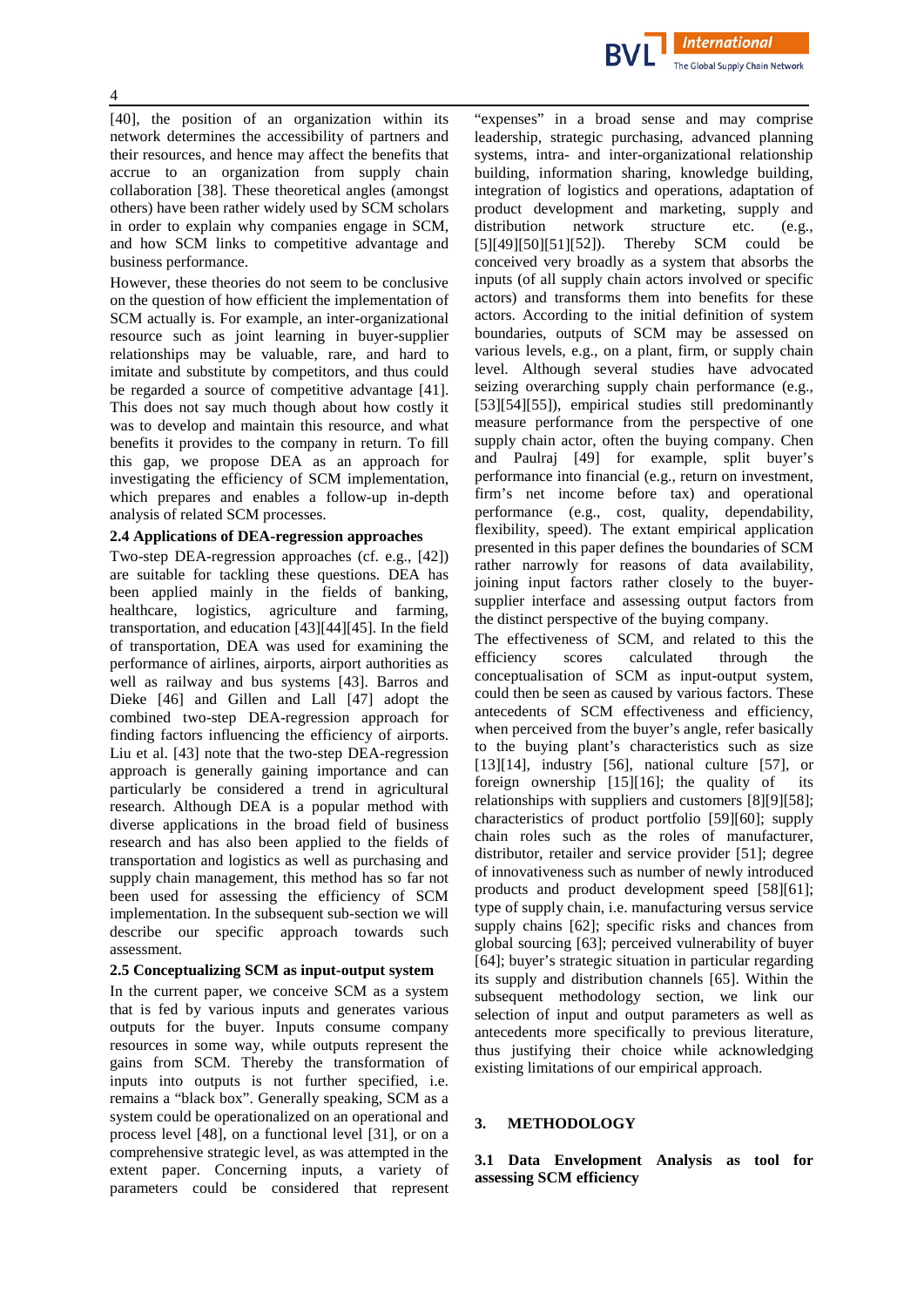Data Envelopment Analysis (DEA) is a mathematical programming technique that determines relative efficiencies of Decision Making Units (DMUs) against an efficiency frontier which is defined by the most efficient peers. DEA is suitable for benchmarking performance [\[66\]](#page-15-4) of any system even if inputs and outputs are incommensurate due to different measurement units [\[67\]](#page-15-5) as long as DMUs are comparable among each other. Dyson et al. [\[68\]](#page-15-6) specify different criteria that should be considered in terms of homogeneity, e.g., DMUs have to undertake similar activities such as manufacturing. Based on the fact that DEA allows for aggregate comparison at the strategic level, the modelling of the sub-processes of different manufacturing companies is not required [\[69\]](#page-15-7). Therefore, DEA is of high relevance for SCM efficiency analysis at the strategic level, i.e., to identify the most competitive DMUs that may serve as benchmark for less efficient units. Thereby, Dyson et al. [\[68\]](#page-15-6) state that differences between the DMUs are naturally of interest for DEA, e.g., typical strategic decisions such as different technologies used by the DMUs.

In their seminal paper, Charnes et al. [\[70\]](#page-15-8) proposed that the efficiency score of any DMU is obtained "as the maximum of a ratio of weighted outputs to weighted inputs subject to the condition that the similar ratios for every DMU be less than or equal to unity" (p.430). Another alternative could be to start with the output and to look at the ratio of input to output [\[71\]](#page-15-9). This may be formulated as,

$$
\max_{\lambda_j, \theta, s_i^+, s_r^-} \varphi + \left( \sum_{i=1}^m s_i^+ + \sum_{r=1}^s s_r^- \right)
$$
  
s.t.  

$$
\sum_{j=1}^n X_j \lambda_j + s_i^+ = x_{i0}, \qquad \forall i = 1, \dots, m
$$
  

$$
\sum_{j=1}^n Y_j \lambda_j - s_r^- = \varphi y_{r0}, \qquad \forall r = 1, \dots, s
$$
  

$$
\lambda_j \ge 0, \qquad \forall j
$$

where  $\varphi$  is the efficiency score for DMU<sub>0</sub>;

 $y_{r0}$  is the output *r* generated by *DMU*<sub>0</sub>;  $x_{i0}$  is the input i used by  $DMU_0$ ;

 $X_i = (x_{1i}, x_{2i}, \ldots, x_{mi})$  is the vector of actual inputs used by  $DMU_O$ ;

 $Y_i = (y_{1i}, y_{2i}, \ldots, y_{si})$  is the vector of actual outputs generated by  $DMU<sub>O</sub>$ ;

 $s_i^+$  is the amount of slack in input *i* for *DMU<sub>O</sub>*;  $s_i^-$  is the amount of slack in output *r* for  $DMU_0$ .  $\lambda_i$  is the dual multiplier;  $j = 1, ..., n$  is the number of DMU;  $i =$ 1, …, m is the number of input

and  $r = 1, \ldots, s$  is the number of output.

As one distinct advantage, DEA can be applied even if it is unknown how exactly inputs are transformed into outputs [\[44\]](#page-14-9). As well, DEA does not require the analyst to know relative weights of input and output variables or subjectively attribute those weights [\[72\]](#page-15-10).

### **3.2 Empirical application: Data**

For investigating SCM efficiency and its antecedents by two-step DEA-regression, we use data from the Global Manufacturing Research Group (GMRG), an association of international scholars. GMRG has collected data from manufacturing plants in numerous countries since 1985 (www.gmrg.org) through standardized questionnaires, of which items and measurements have been continuously improved in annual meetings. This concerted endeavour as well as rigorous translation and back-translation between English and local languages allow for data pooling [\[73\]](#page-15-11)[\[74\]](#page-15-12). For our analysis, we use data of the fourth round of the GMRG survey, which was gathered between 2006 and 2009. The survey targeted plant managers (as key informants) who are experts in terms of their manufacturing plant's processes and operations.

We first selected those EU-EFTA countries, for which data from three GMRG questionnaires were available, covering a set of variables for both DEA and subsequent regression analysis; then we excluded listwise all plants for which data for one or more of our variables were missing. This procedure was hence driven by data availability and resulted in a sample size of 164 plants spread over seven European countries, namely Austria (8), Germany (53), Ireland (33), Italy (33), Sweden (22), and Switzerland (15). It may be noted that the selection of variables for both DEA and regression analysis was conducted on theoretical grounds as explained below, but was restricted by actual availability of data. Empirical follow-up analyses may operationalise input and output factors (hence SCM efficiency) as well as factors driving and impeding SCM efficiency in more specific and/or more comprehensive ways.

#### **3.3 Empirical application: DEA**

(1)

We transfer the application of DEA from organisations to the rather intangible concept of corporate SCM implementation which we conceive as an input-output system that is to be optimized, against the benchmarks of relevant peers. For assessing the efficiency of SCM, we conceive SCM as a system that is fed by various inputs and generates various outputs for the buyer. Inputs all represent expenses in a broad sense, while outputs represent benefits from SCM practices for the buyer. Due to a limited scope of constructs with sufficient data available, the supply chain focus of this study mainly pertains to the buyersupplier interface and benefits are measured from the perspective of the buyer only. Future studies may look more broadly at multiple tiers of the supply chain and measure output from an overarching supply chain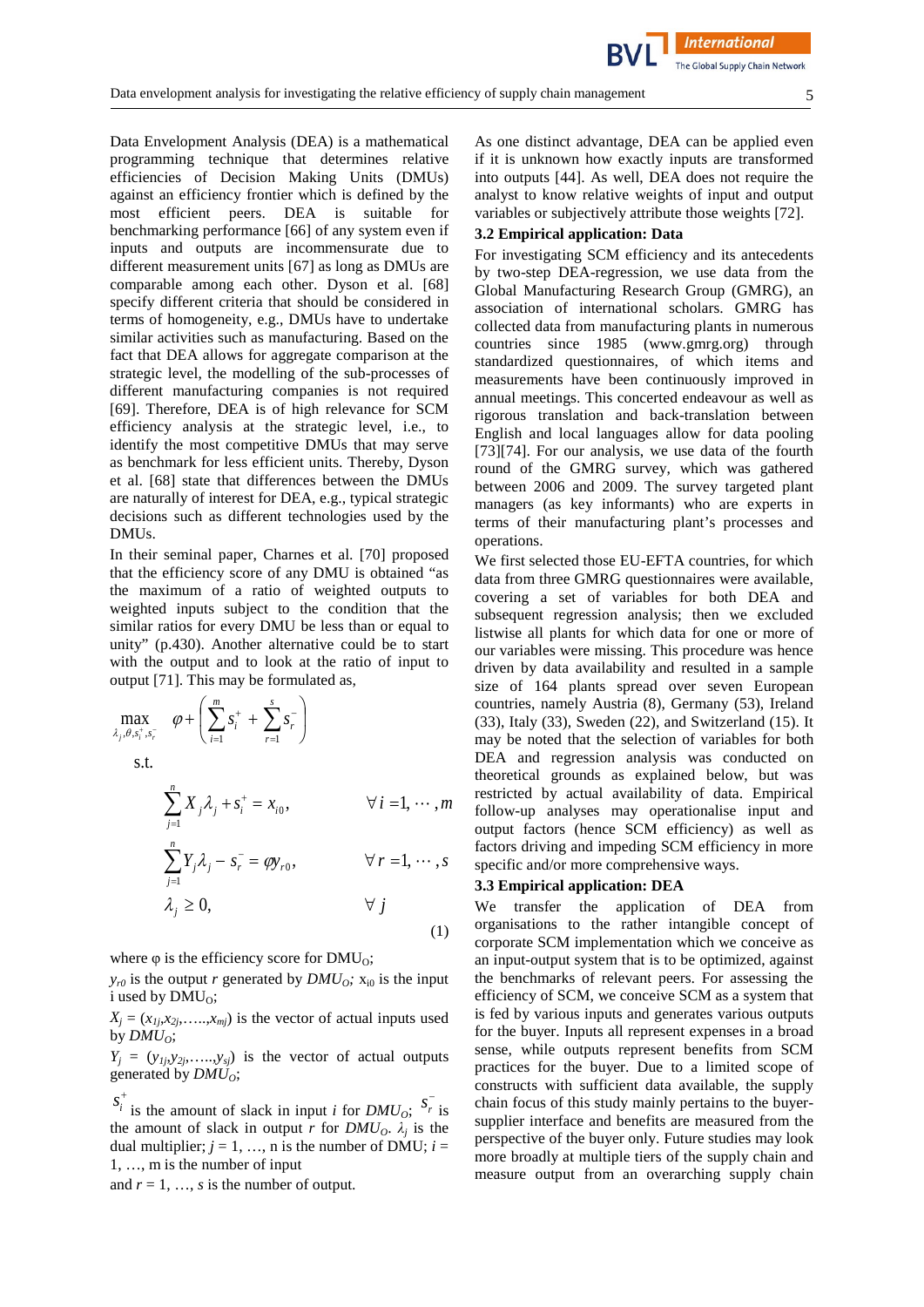point of view (cf. [\[53\]](#page-14-18)[\[54\]](#page-14-19)[\[55\]](#page-14-20)). Input and output variables are measured by Likert scales (cf. [\[75\]](#page-15-13)). Table 1 lists the 4 input variables and 5 output variables used for the DEA model; the number of variables to be included in the DEA was well within the rule of thumb given a sample size of 164 [\[68\]](#page-15-6).

Input variables comprise buyer sponsored supplier conferences, supplier representatives in plants, formal supplier development programs and top management support of purchasing. They are all linked to supplierbuyer integration and buyer performance but represent major expenses, in terms of invested organisational resources.

*Buyer sponsored supplier conferences* refer to meetings with suppliers that clarify mutual expectations and reflect on how to develop the buyersupplier relationship, and have been found to contribute to supplier-buyer integration and performance [\[50\]](#page-14-15)[\[57\]](#page-14-22)[\[76\]](#page-15-14). *Supplier representatives in plants* may be conceived as boundary spanners that can be integrated in cross-functional teams thus increasing communication and knowledge sharing, ultimately leading to enhanced risk management, product and process innovation, and customer value [\[57\]](#page-14-22)[\[77\]](#page-15-15)[\[78\]](#page-15-16). *Formal supplier development programs* are strategic activities of buying companies to ensure that the suppliers meet their expectations regarding product quality and other performance criteria, thus contributing to the performance of the buying company and ideally of the entire supply chain [\[79\]](#page-15-17)[\[80\]](#page-15-18)[\[81\]](#page-15-19). *Top management support of purchasing* that ensures access to organisational resources helps strengthening the overall strategic role of purchasing and supply management, and was found to contribute substantially to all performance dimensions including social and environmental sustainability [\[49\]](#page-14-14)[\[82\]](#page-15-20)[\[83\]](#page-15-21).

We measure the output of SCM by a variety of operational performance measures such as product cost, product quality, dependability (delivery as promised), flexibility, and new product design time [\[49\]](#page-14-14)[\[84\]](#page-15-22)[\[85\]](#page-15-23). Operational performance indicators are more likely to measure the immediate benefits by SCM implementation, in contrast to financial performance indicators such as market share that are more likely to be influenced by factors external to firms and supply chains [\[49\]](#page-14-14)

Table 1: Input and output variables of DEA

| Variable                                               | Type of<br>variable | Description                                                                                                                                             | Unit                                                                    | Refer-<br>ence     |
|--------------------------------------------------------|---------------------|---------------------------------------------------------------------------------------------------------------------------------------------------------|-------------------------------------------------------------------------|--------------------|
| Buyer<br>sponsored<br>supplier<br>conferences<br>(SSC) | Input               | To what extent do SSC contribute to the<br>organization's competitive goals?                                                                            | Likert scale from 1 (no<br>extent)<br>7<br>to<br>(a<br>great<br>extent) | [50][57]           |
| Supplier<br>representatives<br>in plant (SR)           | Input               | To what extent do SR contribute to the<br>organization's competitive goals?                                                                             | Likert scale from 1 (no<br>7<br>extent)<br>(a great<br>to<br>extent)    | [57][77]<br>[78]   |
| Formal supplier<br>development<br>program (SDP)        | Input               | To what extent do SDP contribute to the<br>organization's competitive goals?                                                                            | Likert scale from 1 (no<br>7<br>extent)<br>(a great<br>to<br>extent)    | [79][80]<br>[81]   |
| Top<br>management<br>support<br>of<br>purchasing       | Input               | To what degree does top management<br>strategic<br>the<br>importance of<br>support<br>purchasing<br>providing<br>adequate<br>by<br>financial resources? | Likert scale from 1 (no<br>extent) to<br>7<br>(a great<br>extent)       | [49][82]<br>[83]   |
| Total<br>product<br>costs(C)                           | Output              | Plant's<br>performance<br>compared<br>with<br>competitors regarding C                                                                                   | Likert scale from 1 (far<br>worse) to 7 (far better)                    |                    |
| Perceived<br>overall product<br>quality $(Q)$          | Output              | performance<br>Plant's<br>compared<br>with<br>competitors regarding Q                                                                                   | Likert scale from 1 (far)<br>worse) to 7 (far better)                   |                    |
| Delivery<br>as<br>promised $(D)$                       | Output              | compared<br>Plant's<br>performance<br>with<br>competitors regarding D                                                                                   | Likert scale from 1 (far<br>worse) to 7 (far better)                    | [49][84]<br>$[85]$ |
| Delivery<br>flexibility $(F)$                          | Output              | performance<br>Plant's<br>with<br>compared<br>competitors regarding F                                                                                   | Likert scale from 1 (far)<br>worse) to 7 (far better)                   |                    |
| <b>New</b><br>product<br>design time $(N)$             | Output              | Plant's<br>performance<br>compared<br>with<br>competitors regarding N                                                                                   | Likert scale from 1 (far)<br>worse) to 7 (far better)                   |                    |

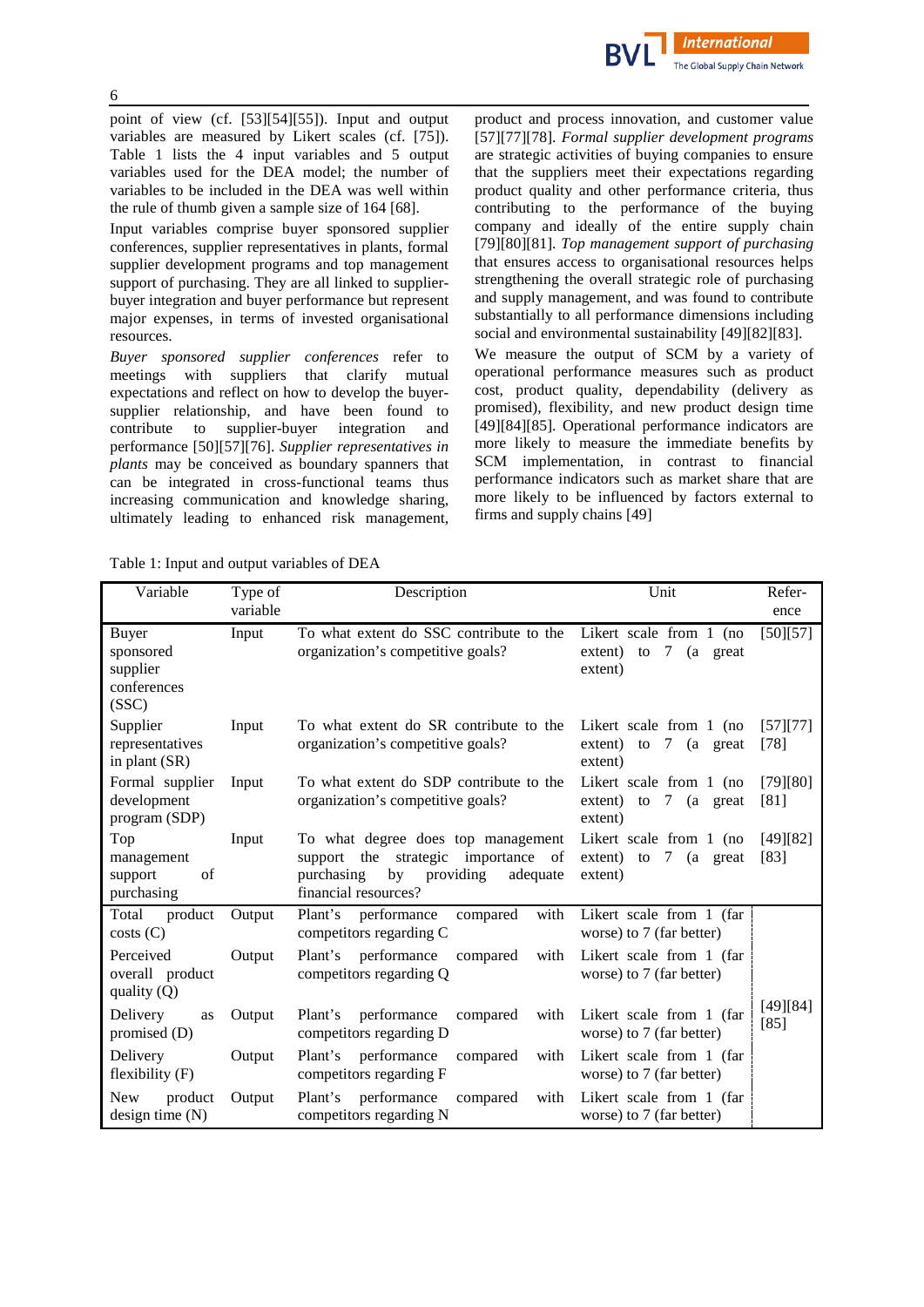Since all input and output variables are measured on a seven-point Likert scale, we assume constant returns to scale, that is Charnes et al.'s [\[70\]](#page-15-8) so-called CCR model, named according to the surname initials of the authors Charnes, Cooper, and Rhodes. We do not impose any weight restrictions on input and output variables; hence DEA attributes freely weights to the variables as determined by equation (1).

# **3.4 Empirical application: Subsequent regression analysis**

Following from the results of the DEA, we explore factors fostering or impeding SCM efficiency based on a regression model. When using the DEA efficiency scores as outcome variable of regression models, these scores cause problems as they are nonparametric and serially correlated "in an unknown and complicated way" (p.415) [\[86\]](#page-15-24). In addition, the DEA scores of our output-oriented model represent a data set censored left at the value 1; this means that the DEA scores never go below 1. Despite the consensus regarding the specificities of DEA scores as outcome variable of subsequent regression analysis, there is a lack of consensus regarding which approach to take in a second stage regression.

Based on a comparison of four second stage regression approaches Hoff [\[87\]](#page-15-25) concludes that "the tobit model, or even OLS, may be sufficient for modelling DEA scores against exogenous variables" (p.434) [\[87\]](#page-15-25), while she discourages the use of inflated beta models. Simar and Wilson [\[88\]](#page-15-26)[\[89\]](#page-16-0) criticize these conclusions and recommend the use of bootstrap methods instead; again, the benefits of Simar and Wilson's [\[89\]](#page-16-0) proposed procedure are largely contested by Friesner et al. [\[86\]](#page-15-24) who suggest that Simar and Wilson's [\[88\]](#page-15-26)[\[89\]](#page-16-0) bootstrapped truncated regression approach only generates small improvements in second stage estimates. Despite this ongoing academic debate, it appears to be unequivocal in literature that the bootstrapped truncated regression generates better results than other commonly applied techniques such as Tobit models or OLS. For this reason, we have chosen to use the second bootstrapped truncated regression algorithm proposed by Simar and Wilson [88], as implemented in the rDEA package for R [\[90\]](#page-16-1).

In this method, the DEA scores are first calculated as usual, and used as the dependent variable in a truncated regression with the environmental variables as the independent variables, estimated using the method of maximum likelihood. The regression coefficients and error variances from this stage are then used in a parametric bootstrap to estimate the bias in each DEA estimate. These bias estimates are

then used to construct bias-corrected DEA estimates from the original DEA estimates. These bias-corrected DEA estimates are then once again used to estimate a truncated regression model with the bias-corrected DEA estimates as the outcome variable, and the environmental variables as the predictor variables. Finally, another parametric bootstrap is used to produce bootstrapped confidence intervals for the regression coefficients for the final regression model.

**International** The Global Supply Chain Network

Our regression model assumes that efficiency in SCM depends on plant's characteristics such as number of employees [\[13\]](#page-13-5)[\[14\]](#page-13-6), ratio of foreign ownership  $[15][16]$  $[15][16]$ , country, i.e. national culture  $[57]$ ; characteristics of production such as diversity of production [\[59\]](#page-14-24)[\[60\]](#page-14-25) and the number of newly introduced products [\[58\]](#page-14-23)[\[61\]](#page-14-26); buyer's purchasing situation encompassing the importance of purchasing (i.e. the ratio of costs for purchased material against overall manufacturing cost) [\[64\]](#page-15-2) and ratio of internationally purchased material [\[63\]](#page-15-1); and characteristics of buyer-supplier relationship such as information asymmetry in supplier evaluation [\[91\]](#page-16-2)[\[92\]](#page-16-3) and conflict settlement [\[93\]](#page-16-4). We acknowledge that there are further variables that could have an impact on SCM efficiency and/or could have been controlled for—as outlined in the literature review—that we could not include in our empirical model due to the restrictions imposed by the truncated nature of our dependent variable and the number of observations.

The model specification for the truncated regression is:

$$
DEA*i = B1 + B2NEi + B3POi + B4DPi + B5NPi +B6IMPi + B7INPi + B8IAi + B9CSi + B10GEi + ui
$$
\n(2)

As the efficiency score  $DEA_i$  is obtained by mathematical optimization as outlined by formula (1), we define a transformed variable  $DEA_{i}^{*}$  as outcome variable of the truncated regression.  $DEA$ <sup>\*</sup><sub>i</sub> represents the virtual plant efficiency taking into account that efficiency scores (DEA\* i) feature a left-hand limit at 1, which denominates most efficient plants (i.e. plants on the efficiency frontier):

$$
DEA_i = 1 \text{ if } DEA^*_{i} \le 1
$$

$$
DEA_i = DEA^*_{i} \text{ if } DEA^*_{i} > 1
$$

(3)

(4)

where  $i = 1, \ldots, n$  is the number of plants;

 $DEA^*_{i}$  = virtual plant efficiency;

 $DEA_i = calculated$  plant efficiency

Table 2 presents and describes the outcome variable as well as the predictor variables.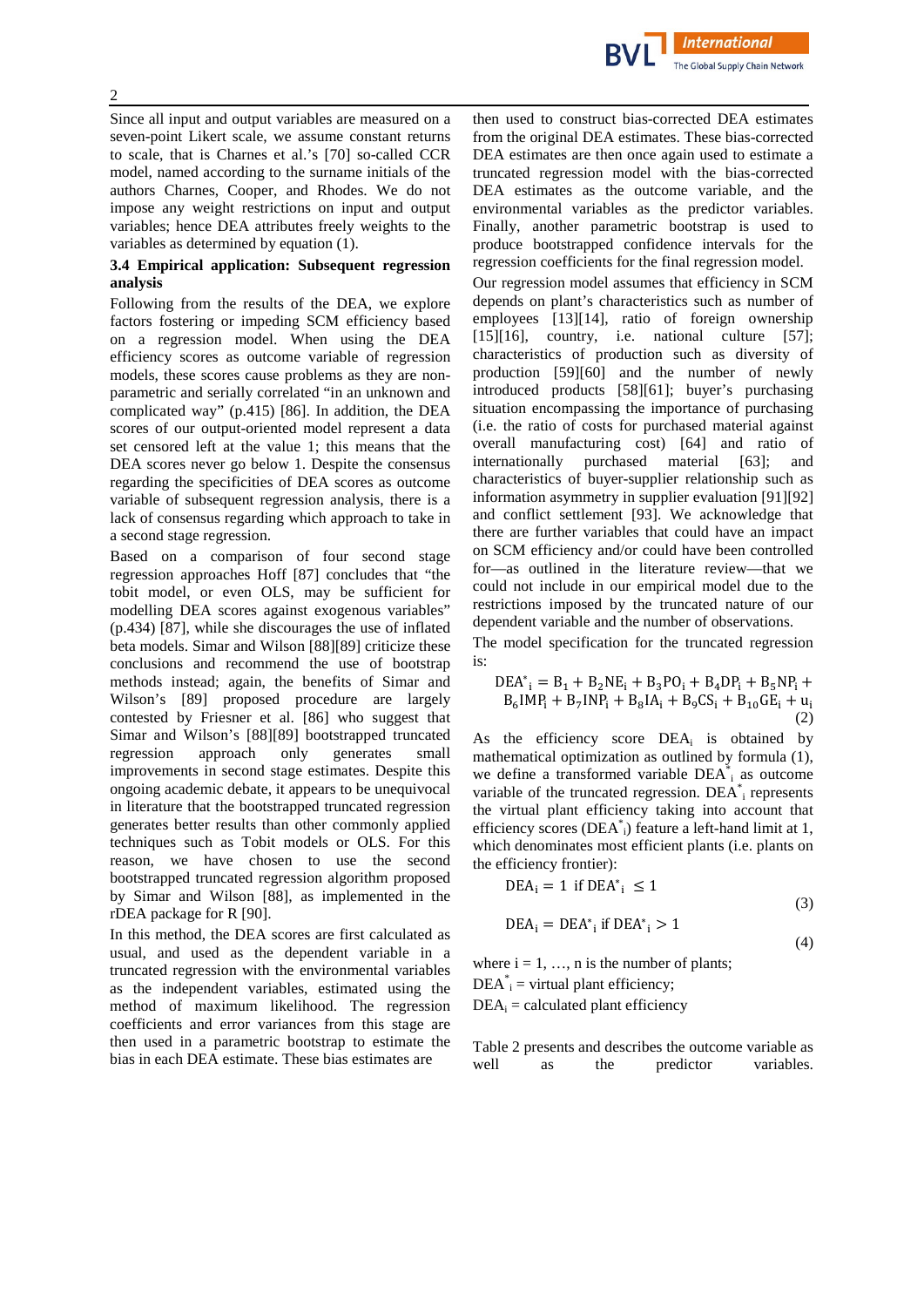| Variables                                             | Label          | Type of<br>variable | Description                                                                                                                                                                                                                                           | Unit                                                                                              | Reference |
|-------------------------------------------------------|----------------|---------------------|-------------------------------------------------------------------------------------------------------------------------------------------------------------------------------------------------------------------------------------------------------|---------------------------------------------------------------------------------------------------|-----------|
| DEA score                                             | <b>DEA</b>     | Outcome             | The DEA score assessing the<br>plant's SCM efficiency                                                                                                                                                                                                 | $1, \ldots, \infty$                                                                               |           |
| Country                                               | <b>GE</b>      | Predictor           | Control variable<br>Germany as location of the plant<br>(dummy variable)                                                                                                                                                                              | $0 \text{ or } 1$                                                                                 | $[57]$    |
|                                                       |                |                     | Plant's characteristics                                                                                                                                                                                                                               |                                                                                                   |           |
| Number of<br>employees                                | NE             | Predictor           | Approximately how many total<br>employees work for the plant?                                                                                                                                                                                         | Employees                                                                                         | [13][14]  |
| Foreign<br>ownership                                  | P <sub>O</sub> | Predictor           | What<br>percent<br>of<br>the<br>plant<br>ownership is international?                                                                                                                                                                                  | %                                                                                                 | [15][16]  |
|                                                       |                |                     | Characteristics of production                                                                                                                                                                                                                         |                                                                                                   |           |
| Diversity of<br>production                            | DP             | Predictor           | How many product lines or product<br>families does the plant produce?                                                                                                                                                                                 | Product lines or<br>product families                                                              | [59][60]  |
| Newly<br>introduced<br>products                       | NP             | Predictor           | What percent of plant sales is<br>currently from products that have<br>been introduced in the last two<br>years?                                                                                                                                      | $\%$                                                                                              | [58][61]  |
|                                                       |                |                     | Buyer's purchasing situation                                                                                                                                                                                                                          |                                                                                                   |           |
| Importance of<br>purchasing                           | <b>IMP</b>     | Predictor           | About what percent of the plant's<br>total manufacturing cost is for<br>material?                                                                                                                                                                     | %                                                                                                 | $[64]$    |
| Internationality<br>of purchasing                     | <b>INP</b>     | Predictor           | What percent of your plant material<br>purchased<br>from<br>costs<br>are<br>international sources?                                                                                                                                                    | $\%$                                                                                              | $[63]$    |
| Characteristics of buyer-supplier relationship        |                |                     |                                                                                                                                                                                                                                                       |                                                                                                   |           |
| Information<br>asymmetry in<br>supplier<br>evaluation | <b>IA</b>      | Predictor           | Please indicate the degree to which<br>you agree with the following<br>statements in relation to your most<br>important supplier: It is easy to<br>determine the performance of this<br>supplier.                                                     | Likert scale from<br>$\mathbf{1}$<br>(completely<br>agree)<br>4<br>to<br>(completely<br>disagree) | [91][92]  |
| Conflict<br>settlement                                | CS             | Predictor           | Please indicate the degree to which<br>you agree with the following<br>statements in relation to your most<br>important supplier: This supplier<br>and my firm have developed a<br>standard<br>approach<br>solving<br>to<br>problems when they arise. | Likert scale from<br>1<br>(completely<br>agree)<br>to<br>4<br>(completely<br>disagree)            | $[93]$    |

Table 2: Predictor and outcome variables for the bootstrapped truncated regression

Figure 1 presents the complete research model, which uses, in a first step, DEA for assessing relative SCM efficiency and, in a second step, bootstrapped truncated regression analysis for investigating driving and impeding factors for SCM efficiency scores.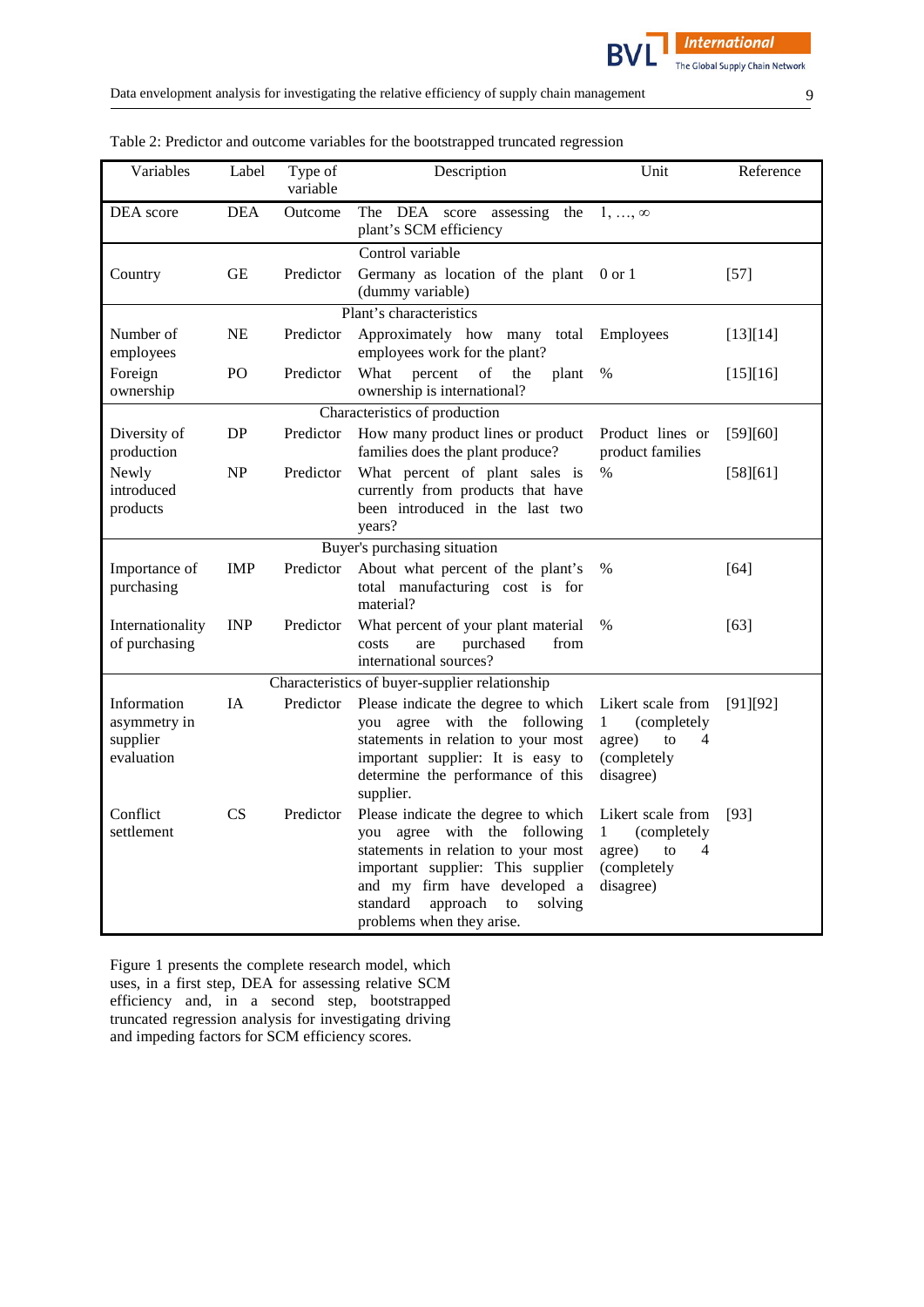

# **4. RESULTS**

The DEA results in an average efficiency score of 2.02 and altogether 34 maximum efficient plants (i.e., plants with DEA scores equal to 1). Table 3 gives an overview of the distribution of DEA scores. The higher the DEA score, the more inefficient is the plant. Table 4 provides additional information on the 34 maximum efficient plants in terms of country and industry sector. It highlights which countries and industry sectors are situated at the productivity frontier, in absolute numbers and relative to their occurrence within our sample.

| Table 3: Classification of inefficiencies by DEA |                  |  |  |
|--------------------------------------------------|------------------|--|--|
| Range                                            | Number of plants |  |  |
| $DEA = 1$                                        | 34               |  |  |
| $1 <$ DEA $\leq$ 2.                              | 74               |  |  |
| $2 <$ DEA $\leq$ 3                               | 28               |  |  |
| $3 <$ DEA $\leq$ 4                               | 14               |  |  |
| $4 <$ DEA $\leq$ 5                               | 6                |  |  |
| $5 < \text{DEA} \leq 6$                          | 4                |  |  |
| $6 <$ DEA $\leq$ 7                               | 3                |  |  |
| DEA > 7                                          | 1                |  |  |
|                                                  |                  |  |  |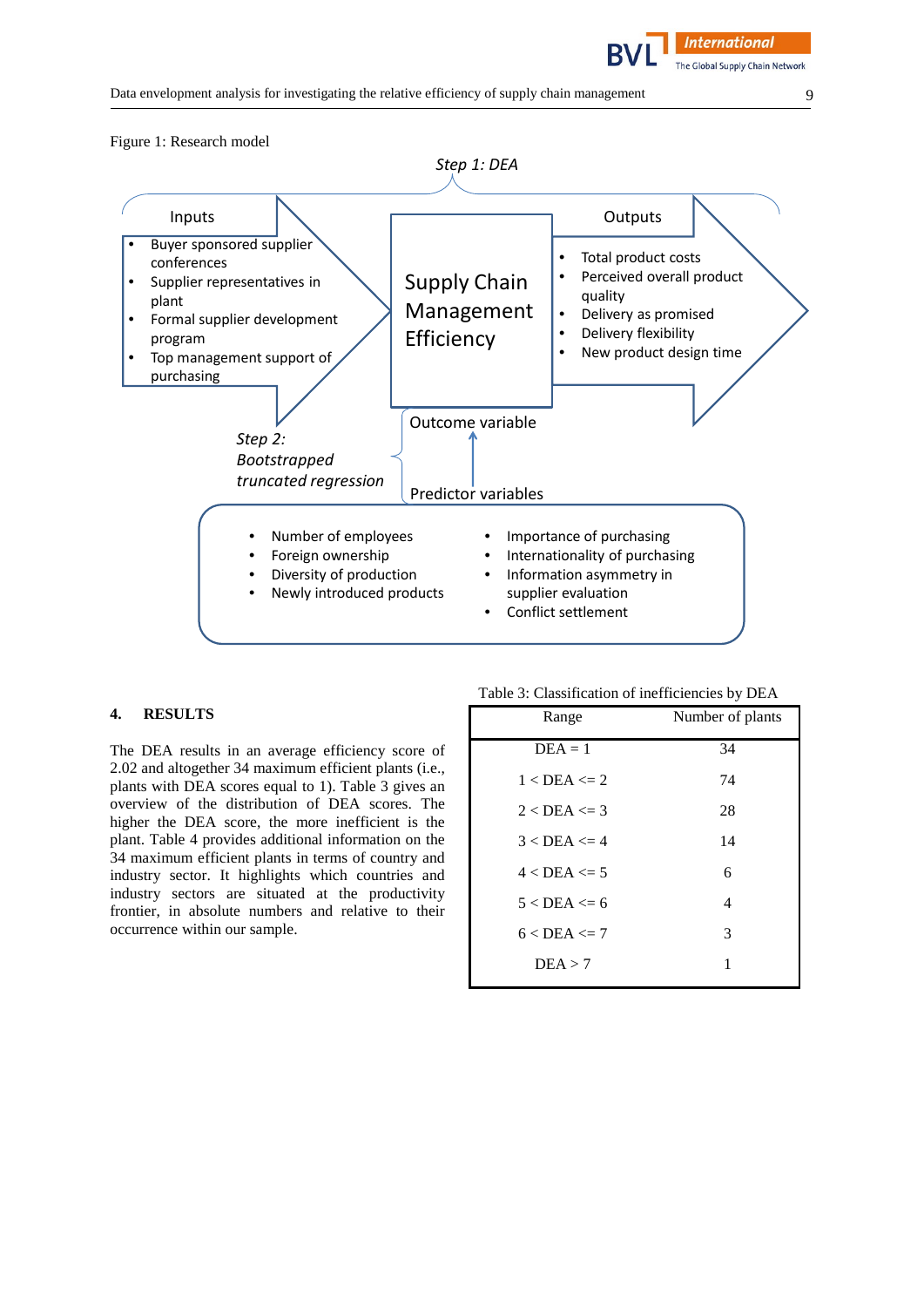

| Table 4: Descriptive statistics of maximum efficient plants (DEA = 1) |  |  |  |  |  |  |
|-----------------------------------------------------------------------|--|--|--|--|--|--|
|-----------------------------------------------------------------------|--|--|--|--|--|--|

| Country     | Absolute       | Relative | Industry sector                                                                                                            | Absolute         | Relative         |
|-------------|----------------|----------|----------------------------------------------------------------------------------------------------------------------------|------------------|------------------|
| Austria     | $\overline{3}$ | 0.38     | Printing, publishing, and allied<br>industries                                                                             | $\overline{2}$   | 0.67             |
| Germany     | 12             | 0.23     | Electronic and other electrical<br>equipment and components,<br>except computer equipment                                  | 6                | 0.35             |
| Sweden      | 5              | 0.23     | Manufacture of motor vehicles,<br>trailers and semi-trailers                                                               | $\mathbf{1}$     | 0.33             |
|             |                |          | Manufacture of other transport<br>equipment                                                                                | 1                | 0.33             |
| Switzerland | 3              | 0.20     | Textile mill products                                                                                                      | 1                | 0.25             |
| Ireland     | 6              | 0.18     | Primary metal industries                                                                                                   | 1                | 0.25             |
| Italy       | 5              | 0.15     | Paper and allied products,                                                                                                 | 1                | 0.25             |
|             |                |          | Fabricated metal products,<br>except machinery and<br>transportation equipment                                             | 7                | 0.21             |
|             |                |          | Chemicals and allied products                                                                                              | $\mathbf{1}$     | 0.20             |
|             |                |          | Rubber and miscellaneous<br>plastics products                                                                              | $\overline{2}$   | 0.20             |
|             |                |          | Industrial and commercial<br>machinery and computer<br>equipment                                                           | 7                | 0.19             |
|             |                |          | Food and kindred products                                                                                                  | 2                | 0.18             |
|             |                |          | Measuring, analysing, and<br>controlling instruments;<br>photographic, medical and<br>optical goods; watches and<br>clocks | 1                | 0.09             |
|             |                |          | Miscellaneous manufacturing<br>industries                                                                                  | $\mathbf{1}$     | 0.08             |
|             |                |          | Lumber and wood products,<br>except furniture                                                                              | $\overline{0}$   | $\mathbf{0}$     |
|             |                |          | Furniture and fixtures                                                                                                     | 0                | $\Omega$         |
|             |                |          | Leather and leather products                                                                                               | 0                | $\overline{0}$   |
|             |                |          | Stone, clay, glass, and concrete<br>products                                                                               | $\boldsymbol{0}$ | $\boldsymbol{0}$ |

The bootstrapped truncated regression model (see Table 5) shows how predictor variables explain inefficiencies of plants. This means that a positive coefficient specifies that predictor variables contribute to inefficiencies, whereas a negative coefficient defines that predictors reduce inefficiencies, i.e. plants move towards their efficiency frontier. The model indicates that the number of employees and foreign ownership are positively linked to SCM inefficiency. Country affiliation, diversity of production, newly introduced products, importance of purchasing, degree of purchasing from international sources, and

standardized conflict settlement are negatively linked to SCM inefficiency. This means that these variables increase the efficiency of SCM implementation of plants and bring them closer to the efficiency frontier. Buyer-supplier information asymmetry does not have significant impacts. The truncated regression model was tested for goodness of fit by a likelihood ratio test; a highly significant result for this test indicates that the inclusion of the predictor variables significantly improves the model.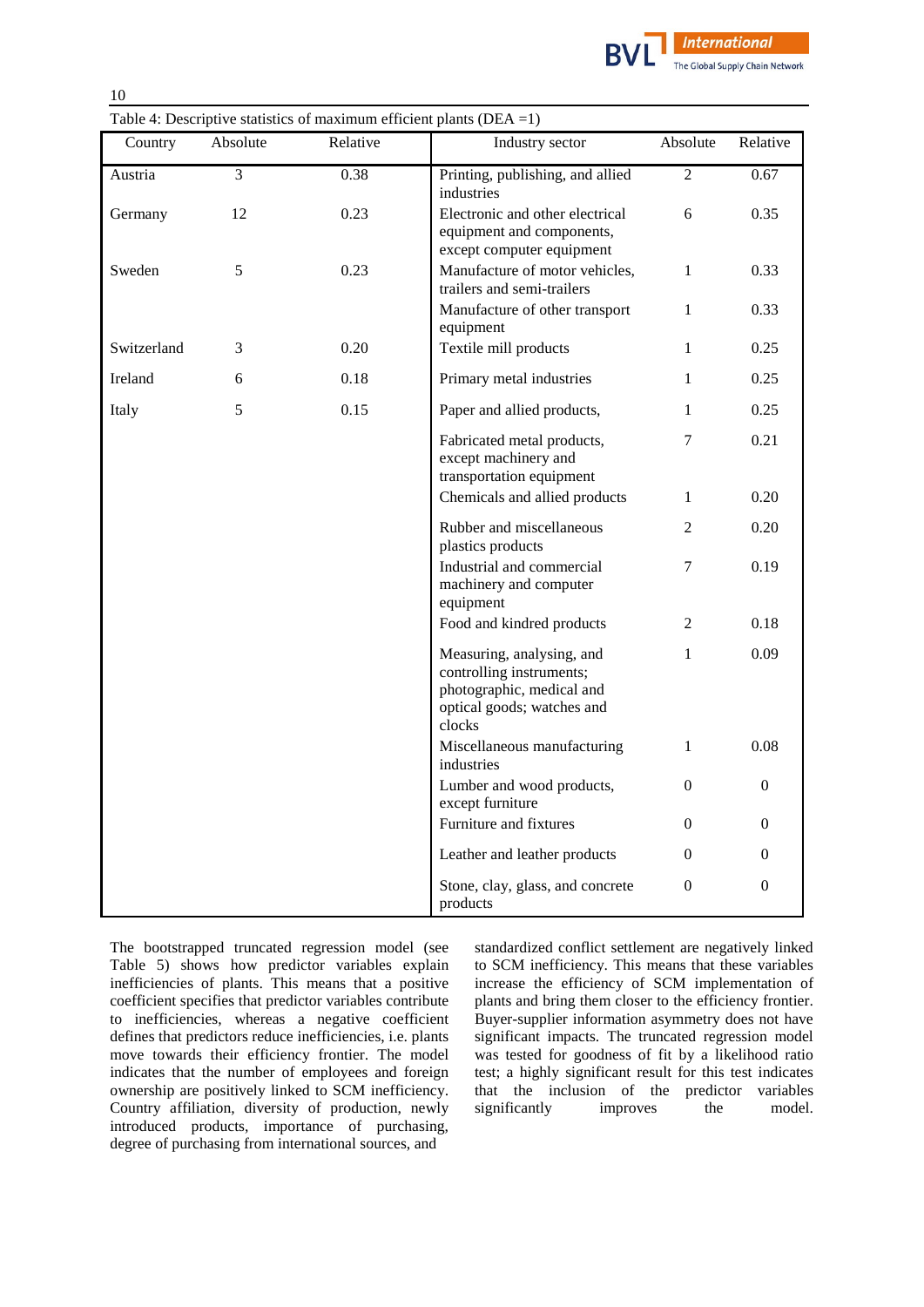**International** 

| Variables                                       | Coefficient      |
|-------------------------------------------------|------------------|
| Constant                                        | $-41.822065$ *** |
| Country (Germany)                               | $-19.2227***$    |
| Number of employees                             | $0.005128+$      |
| Foreign ownership                               | 55.531578***     |
| Diversity of production                         | $-0.072883***$   |
| Newly introduced<br>products                    | $-3.232185**$    |
| Importance of purchasing                        | $-52.011556***$  |
| Internationality of<br>purchasing               | $-51.514951***$  |
| Information asymmetry<br>in supplier evaluation | $-2.833392$      |
| Conflict settlement                             | $-6.583710**$    |

Table 5: Results of bootstrapped truncated regression

Note: \*\*\*p<.001; \*\*p<.01; \*p<.05; <sup>+</sup>p<0.1

# **5. DISCUSSIONS**

This section first presents the findings of our empirical illustration in the light of previous research, also considering related managerial implications. Then, our proposed approach of conceiving SCM efficiency at a strategic level as an input-output system to be assessed by DEA is discussed regarding its novelty and usefulness for scholars and managers.

Our analysis suggests that country affiliation, the characteristics of manufacturing plants, characteristics of production, buyer's purchasing situation, and the characteristics of buyer-supplier relationship influence SCM efficiency. Given the differences in SCM implementation induced by national cultural [\[57\]](#page-14-22), it is little astonishing that SCM efficiency appears to be influenced by the country the plant is located in. In terms of the characteristics of manufacturing plants, the size of a manufacturing plant (number of employees) is linked at a low significance level to inefficiencies in SCM. This is somewhat in contrast to earlier findings that firm size facilitates SCM due to large firms' crucial resource and capability endowment [\[14\]](#page-13-6). In fact, it might be true that larger firms are more prone to engage in SCM activities; this does not necessarily mean, however, that SCM is carried out in a particularly efficient way by larger firms. We suggest that managers keep a wary eye on inefficiencies that might be linked to bureaucratic slack or additional costs of intra-organizational crossfunctional collaboration and integration, which may increase with the size of the plant or organisation, respectively.

Furthermore, our analysis finds some evidence that foreign plant ownership makes SCM inefficient. Foreign ownership has been connected to the availability of extensive (financial and other) resources which may be used to engage in supplier development, relationship building, and SCM in general [\[13\]](#page-13-5)[\[15\]](#page-13-7)[\[16\]](#page-13-8). This does not imply however that SCM itself is carried out efficiently by foreignowned plants. On the contrary, it seems that cultural misconceptions [\[94\]](#page-16-5) between owners, management and employees may create frictions that tend to turn SCM practices by foreign-owned firms rather inefficient. This argument may be used for cautioning managers about engaging too hastily in international mergers and acquisitions. For further exploring this issue, the efficiency of SCM implementation may be investigated contingent for example on the degree of international ownership, cultural difference, and date of merger or acquisition.

According to our analysis, diversity of production operationalized as the number of product lines or product families produced in the plant—appears to contribute to SCM efficiency. This might be explained by the need of those plants to develop a greater degree of professionalization, formalization and technological support of purchasing and supply chain management for example through e-purchasing, relational technologies, and standardized supplier evaluation [\[29\]](#page-13-21)[\[30\]](#page-13-22)[\[95\]](#page-16-6). At the same time, a high ratio of plant sales from products that have been introduced in the preceding two years is also linked to SCM efficiency.

In terms of buyer's purchasing situation, we find that the importance of purchasing, i.e. the ratio of a plant's material cost to all manufacturing cost, as well as the degree of purchasing from international sources increases SCM efficiency. Beneficial effects of international purchasing are in line with Mol et al. [\[18\]](#page-13-10) who argue that international sourcing allows for selecting world-class suppliers while minimizing costs. Although still debated, there is rather strong support for the view that international purchasing contributes to the purchasing firm's performance; Quintens et al. [\[96\]](#page-16-7) mention in their literature review the following benefits (among others): high product quality, better delivery, access to world-class technology, more satisfying supplier-buyer relationships. Related costs for example regarding transportation and handling, administration, customs, and additional global risks of damage and supply disruption appear to be only secondary [\[97\]](#page-16-8). It may however be noted that in particular the costs of transportation and warehousing would gain weight when assessing performance more comprehensively on the triple bottom line (social, environmental, and economic performance) [\[98\]](#page-16-9) and when extending performance assessment beyond the single company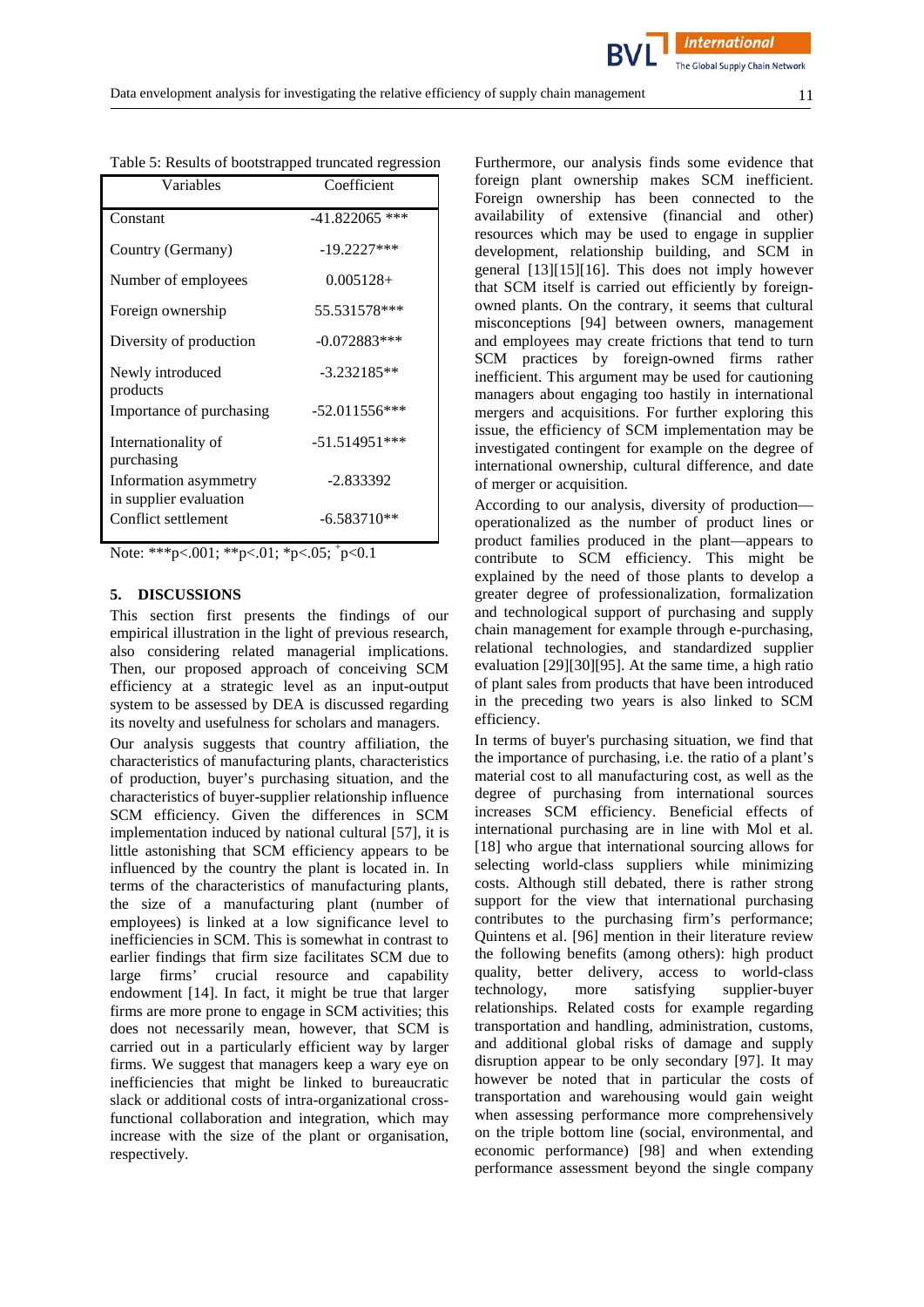for comprehending (at least parts of) the supply chain [\[99\]](#page-16-10)[\[100\]](#page-16-11).

Regarding the characteristics of buyer-supplier relationship, an established approach to solve problems between supplier and buyer contributes to efficiency of SCM implementation; in contrast, we cannot find a statistically significant link between information symmetry in supplier evaluation and SCM efficiency. Previous research has conceived inter-organisational aspects as key antecedents of SCM. Factors such as trust, reciprocity and common codes are generally considered to be the grease that facilitates buyer-supplier relationships (e.g., [\[8\]](#page-13-0)[\[9\]](#page-13-1)[\[10\]](#page-13-2)); moreover, collaborative relationships have been often linked to improved performance, backed by the arguments of risk management and mitigation [\[101\]](#page-16-12), access to required external resources [\[102\]](#page-16-13) and synergetic effects of complementary resources and capabilities [\[103\]](#page-16-14). On the other hand, literature points to the fact that supply chain partnerships often do not yield the expected benefits [\[104\]](#page-16-15). In fact, developing buyer-supplier relationships requires high degrees of commitment and investment from all parties involved [\[21\]](#page-13-13); these investments may (over-)compensate for improved performance outcomes [\[28\]](#page-13-20). Here a limitation of our research design appears, namely the dearth of indicators for relationship quality. Future studies may exactly focus on these aspects (i.e., trust, mutuality, common language, personal ties) for evaluating the link between relationship quality and SCM efficiency in a broader and deeper way.

Summing up, we argue that SCM should not be implemented without considering its benefits against the expenses, put on both sides of the scales. The overall efficiency of SCM depends on a careful choice of supply chain strategy [\[21\]](#page-13-13)[\[65\]](#page-15-3), partner selection, inter-organizational synergies [\[104\]](#page-16-15), and clear objectives and standards [\[29\]](#page-13-21). We call for a more economically aware approach towards assessing the benefits of SCM implementation, including various forms of "efficiency analysis". The popular phrasing of "investing into relationships" too easily may blur the view and soothe the heart of managers regarding which returns on investment are to be expected at which point of time. It is clear that investments in SCM that do not feature positive net present value weaken the overall competitive position of the company.

Our proposed methodological approach represents a novel way of conceiving and assessing relative SCM efficiency at a strategic level. It focusses on the question of how efficient SCM endeavours are, which has been neglected by previous research that predominantly investigated cause-and-effect relationships between antecedents, SCM practices and firm/supply chain performance. In this way, the conceptualisation of SCM efficiency as input-output system and DEA as mathematical programming technique to assess relative SCM efficiencies, open up new fields of enquiry for SCM academics. At the same time, conceptualisation and related technique encourage managers to re-assess the overall benefit of their plants' specific implementation of SCM, and for this end, represent a valuable analytic tool to compare their plants' efficiency of SCM implementation at a strategic level with that of their peers. In this way our paper responds to Ferdows et al. [\[105\]](#page-16-16) who claim that operations management literature is not sufficiently<br>dealing with the growing complexity and dealing with the growing complexity and opportunities of supply chain networks, so that research could be of direct guidance for managerial decision-making. Consequently, it is necessary to develop new quantitative tools and approaches for managers. In this respect, the presented approach of conceptualising and assessing SCM efficiency at the strategic level might contribute to enriching managers' analytic toolkit and improve SCM related decision-making. Yang et al. [\[106\]](#page-16-17) underline as well that DEA is suitable for the evaluation of competitive strategy and efficiency. The presented novel approach helps investigating factors driving SCM efficiency at the strategic level, so to systematically deal with the related complexities in supply chains. DMUs compete with each other to maximize their DEA efficiency score; thereby, the competitiveness efficient frontier is the minimal curve containing all current positions in an industry [\[107\]](#page-16-18).

**International** The Global Supply Chain Network

#### **6. CONCLUSIONS**

This study reframes the implementation of the popular management concept of SCM from the angle of the economic principle of efficiency, which has been neglected in scholarly literature so far. This has implications for management practice and SCM theory.

On a managerial side, it may be concluded that strategy and specific orientation (goals, partners, formalization, synergies, risk levels) need to be carefully accounted for when implementing SCM; otherwise the implementation of SCM may turn out to be overly costly while rendering mediocre benefits. In this way, the study reminds managers to be alert and critical when investing in SCM and when appraising these investments; the view of SCM as a strategic means to some (often vague) long-term goals would profit from being complemented by a more operational view on SCM focusing on its efficiency (understood as ratio of outputs and inputs). In this way, managers may monitor the accrued benefits from their investments into SCM along different points in time, and then have a more in-depth look into the processes and contingency factors that impact on the efficiency level of their SCM implementation.

On an academic side, the commonly assumed link between engaging in SCM practices and enhanced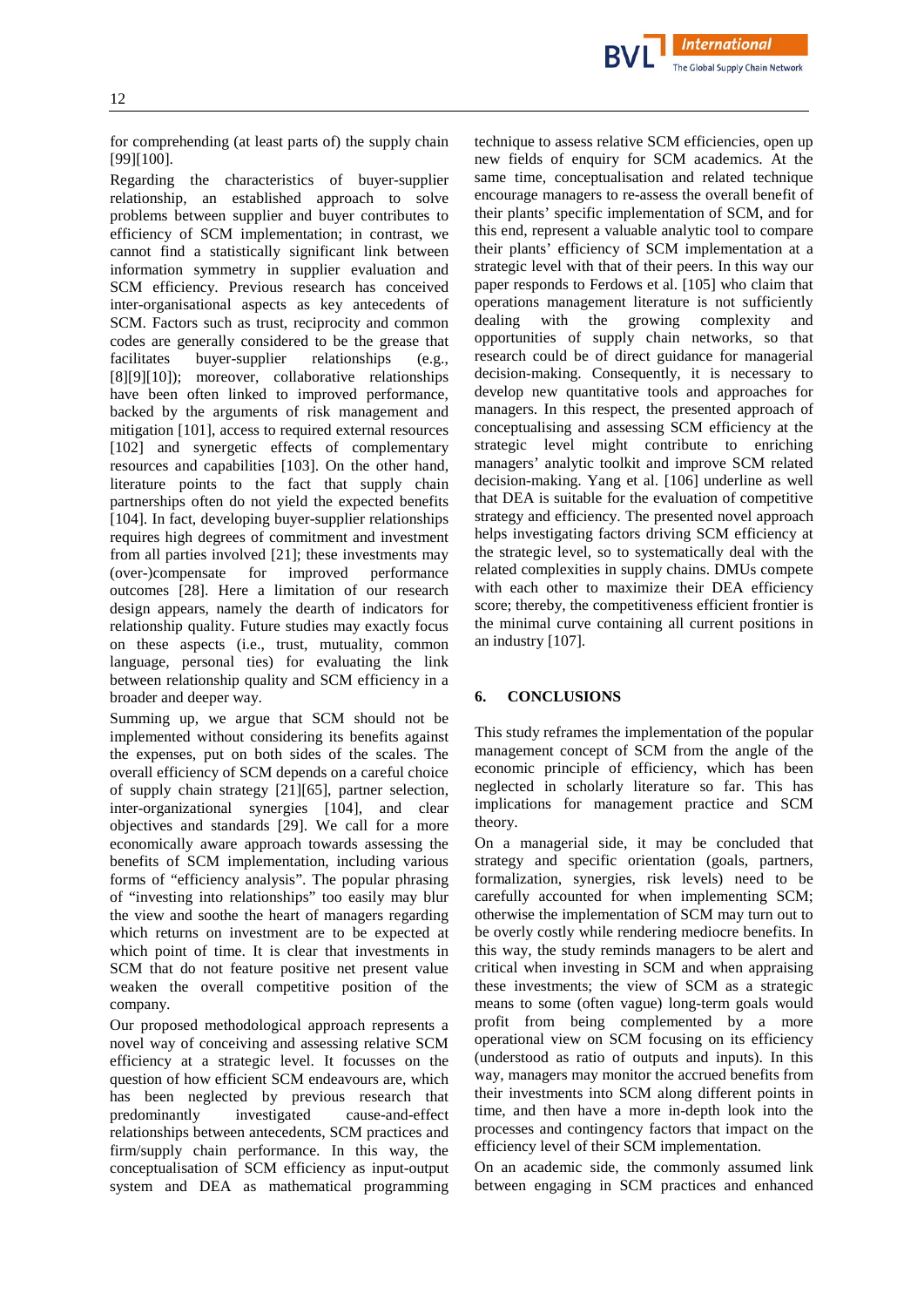performance often misses to acknowledge the level of related inputs (i.e., costs, investments, resources of all kind) that is necessary for implementing the specific SCM activities. Therefore, SCM scholars may direct their attention towards the need of developing theory that allows differentiated insights into when (and when not) and how SCM implementation is overall beneficial to a company (and its supply chain) from a cost-benefit perspective. Such a distinct focus on SCM efficiency complements the existing body of knowledge that focusses on the reasons why companies engage in SCM, and on the cause-andeffect relationships between SCM antecedents, SCM, and competitive advantage, under consideration of various mediating and moderating variables.

Still, the proposed conceptual and methodological approach does not go without limitations. On the methodological side, it may be highlighted that DEA does not model the processes in detail, i.e. it remains unobserved how inputs are actually transformed into outputs. While this shortcoming applies for all DEA approaches, it may be even more striking when considering a highly abstract concept such as SCM at a strategic level. Further analysis would be necessary to understand the implications of the results provided by the strategic SCM efficiency analysis at a tactical and operational level. For this end, tools such as the supply-chain operations reference (SCOR) model may help breaking supply chain business processes down to single activities and their components, while providing a hierarchical performance measurement system that facilitates understanding and hence improving SCM efficiency.

In addition, the empirical application for illustrating our conceptual and methodological approach faces some substantial shortcomings, in particular regarding the specific operationalisation and assessment of relative SCM efficiency as input-output system, which was restricted by data availability. Furthermore, data from the fourth round of the

#### **REFERENCES**

- <span id="page-12-0"></span>1. Gligor DM, Holcomb MC (2014) Antecedents and consequences of integrating logistics capabilities across the supply chain. Transportation Journal 53(2):211-234
- <span id="page-12-1"></span>2. Jin YH, Fawcett AM, Fawcett SE (2013) Awareness is not enough: Commitment and performance implications of supply chain integration. International Journal of Physical Distribution and Logistics Management 43(3):205-230
- <span id="page-12-2"></span>3. Gligor DM, Esmark CL, Holcomb MC (2015) Performance outcomes of supply chain agility: When should you be agile?. Journal of Operations Management 33-34:71-82
- <span id="page-12-3"></span>4. Bayraktar E, Gunasekaran A, Koh SCL, Tatoglu E, Demirbag M, Zaim S (2010) An efficiency

GMRG survey, gathered from 2006 to 2009, was used, which needs to be accounted for when interpreting and drawing conclusions from the results. Despite these limitations, the empirical part of the paper clearly helps demonstrating our approach and facilitates its replicability as well as critical assessment and discussion in future research.

Regarding follow-up research, it might be of particular interest to investigate in more details under which conditions (in terms of external business environment as well as internal company and supply chain strategies) and according to which pattern investments into supplier-buyer relationship are likely to pay off. Are aspects such as trust, reciprocity, common codes overrated academic and consultancy fads which lure companies into inefficient business practice or are they drivers of efficiency for certain strategic options? Furthermore, it might be promising to assess how various types of buyer-supplier power relations [\[108\]](#page-16-19) and purchasing situations [\[109\]](#page-16-20) influence the efficiency of SCM implementation. Here, the buyer's perspective on SCM efficiency could be matched with the supplier's perspective on demand chain management efficiency. Moreover, the proposed approach of calculating relative SCM efficiency via DEA would warrant further critical methodological discussion as well as empirical application in order to assess its usefulness. In addition, SCM efficiency assessment through DEA would need to be followed up by business process analyses that help understanding low efficiency levels and finding leverage points to improve these levels. Finally, the complex construct of SCM efficiency may be assessed empirically by more specific and/or comprehensive sets of input and output parameters so to better grasp its essence. Thereby our conceptual perspective on SCM efficiency on a strategic level as an input-output system needs to be further assessed for its validity and applicability by follow-up research.

comparison of supply chain management and information systems practices: A study of Turkish and Bulgarian small- and medium-sized enterprises in food products and beverages. International Journal of Production Research 48(2):425-451

- <span id="page-12-4"></span>5. Burgess K, Singh PJ, Koroglu R (2006) Supply chain management: A structured literature review and implications for future research. International Journal of Operations and Production Management 26(7):703-729
- <span id="page-12-5"></span>6. Mentzer JT, DeWitt W, Keebler JS, Min S, Nix NW, Smith CD, Zacharia ZG (2001) Defining supply chain management. Journal of Business Logistics 22(2):1-25
- <span id="page-12-6"></span>7. Voss CA, Åhlström P, Blackmon K (1997) Benchmarking and operational performance: Some empirical results. International Journal of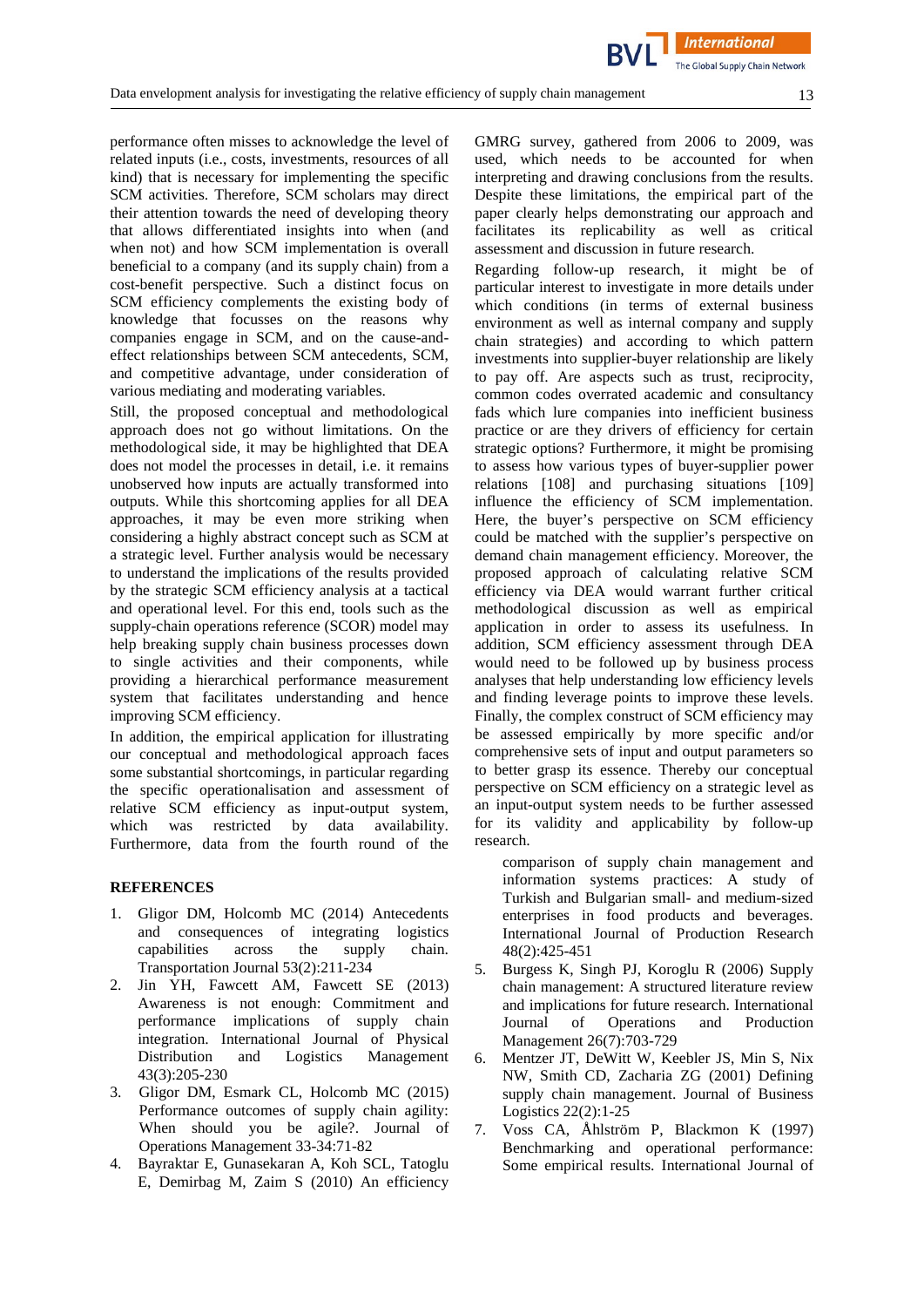Operations and Production Management 17(10):1046-1058

- <span id="page-13-0"></span>8. Wu I-L, Chuang C-H, Hsu C-H (2014) Information sharing and collaborative behaviors in enabling supply chain performance: A social exchange perspective. International Journal of Production Economics 148:122-132
- <span id="page-13-1"></span>9. Brinkhoff A, Özer O, Sargut G (2015) All you need is trust? An examination of interorganizational supply chain projects. Production and Operations Management 24(2):181-200
- <span id="page-13-2"></span>10. Handfield RB, Bechtel C (2004) Trust, power, dependence, and economics: can SCM research borrow paradigms?. International Journal of Integrated Supply Management 1(1):3-32
- <span id="page-13-3"></span>11. Emerson R (1962) Power-dependence relation. American Sociological Review 27(1):31-41
- <span id="page-13-4"></span>12. Yang J, Wang J, Wong CWY, Lai K-H (2008) Relational stability and alliance performance in supply chain. Omega 36(4):600-608
- <span id="page-13-5"></span>13. Fitjar RD, Rodríguez-Pose A (2011) When local interaction does not suffice: Sources of firm innovation in urban Norway. Environment and Planning A 43(6):1248-1267
- <span id="page-13-6"></span>14. Wu I-L, Chang C-H (2012) Using the balanced scorecard in assessing the performance of e-SCM diffusion: A multi-stage perspective. Decision Support Systems 52(2):474-485
- <span id="page-13-7"></span>15. Dries L, Gorton M, Urutyan V, White J (2014) Supply chain relationships, supplier support programmes and stimulating investment: Evidence from the Armenian dairy sector. Supply Chain Management: An International Journal 19(1):98-107
- <span id="page-13-8"></span>16. Dries L, Swinnen JFM (2004) Foreign direct investment, vertical integration, and local suppliers: evidence from the Polish dairy sector. World Development. 32(9):1525-1544
- <span id="page-13-9"></span>17. Lintukangas K, Peltola S, Virolainen V-M (2009) Some issues of supply management integration. Journal of Purchasing and Supply Management 15(4):240-248
- <span id="page-13-10"></span>18. Mol M, Pauwels P, Matthyssens P, Quintens L (2004) A technological contingency perspective on the depth and scope of international sourcing. Journal of International Management 10(2):287- 305
- <span id="page-13-11"></span>19. Fynes B, de Búrca S, Marshall D (2004) Environmental uncertainty, supply chain relationship quality and performance. Journal of Purchasing and Supply Management 10(4- 5):179-190
- <span id="page-13-12"></span>20. Otto A, Obermaier R (2009) How can supply networks increase firm value? A causal framework to structure the answer. Logistics Research 1(3):131-148
- <span id="page-13-13"></span>21. Spekman RE, Kamauff Jr. JW, Myhr N (1998) An empirical investigation into supply chain management: A perspective on partnerships.

International Journal of Physical Distribution and Logistics Management 28(8):630-650

- <span id="page-13-14"></span>22. Mackelprang AW, Robinson JL, Bernardes E, Webb GS (2014) The relationship between<br>strategic supply chain integration and integration and performance: A meta-analytic evaluation and implications for supply chain management research. Journal of Business Logistics 35(1):71- 96
- <span id="page-13-15"></span>23. Leuschner R, Rogers DS, Charvet FF (2013) A meta-analysis of supply chain integration and firm performance. Journal of Supply Chain Management 49(2):34-57
- <span id="page-13-16"></span>24. Liang L, Yang F, Cook WD, Zhu J (2006) DEA models for supply chain efficiency evaluation. Annals of Operations Research 145(1):35-49
- <span id="page-13-17"></span>25. Chen Y, Cook WD, Zhu J (2010) Deriving the DEA frontier for two-stage processes. European Journal of Operational Research 202(1):138-142
- <span id="page-13-18"></span>26. Cook WD, Liang L, Zhu J (2010) Measuring performance of two-stage network structures by DEA: A review and future perspective. Omega 38(6):423-430
- <span id="page-13-19"></span>27. Saranga H, Moser R (2010) Performance evaluation of purchasing and supply management using value chain DEA approach. European Journal of Operational Research 207(1):197-205
- <span id="page-13-20"></span>28. Swink M, Zsidisin G (2006) On the benefits and risks of focused commitment to suppliers. International Journal of Production Research 44(20) 4223-4240
- <span id="page-13-21"></span>29. Daugherty PJ, Richey RG, Roath AS, Min S, Chen H, Arndt AD, Genchev SE (2006) Is collaboration paying off for firms?. Business Horizons 49(1):61-70
- <span id="page-13-22"></span>30. Adams FG, Richey RG Jr, Autry CW, Morgan TR, Gabler CB (2014) Supply chain collaboration, integration, and relational technology: How complex operant resources increase performance outcomes. Journal of Business Logistics 35(4):299-317
- <span id="page-13-23"></span>31. Easton L, Murphy DJ, Pearson JN (2002) Purchasing performance evaluation: With data envelopment analysis. European Journal of Purchasing and Supply Management 8(3):123- 134
- <span id="page-13-24"></span>32. Narasimhan R, Talluri S, Mendez D (2001) Supplier evaluation and rationalisation via data envelopment analysis: An empiric examination. Journal of Supply Chain Management 37(3):28- 37
- <span id="page-13-25"></span>33. Talluri S, Sarkis J (2002) A methodology for monitoring system performance. International Journal of Production Research 40(7):1567-1582
- <span id="page-13-26"></span>34. Ross A, Droge C (2004) An analysis of operations efficiency in large-scale distribution systems. Journal of Operations Management 21(6):673-688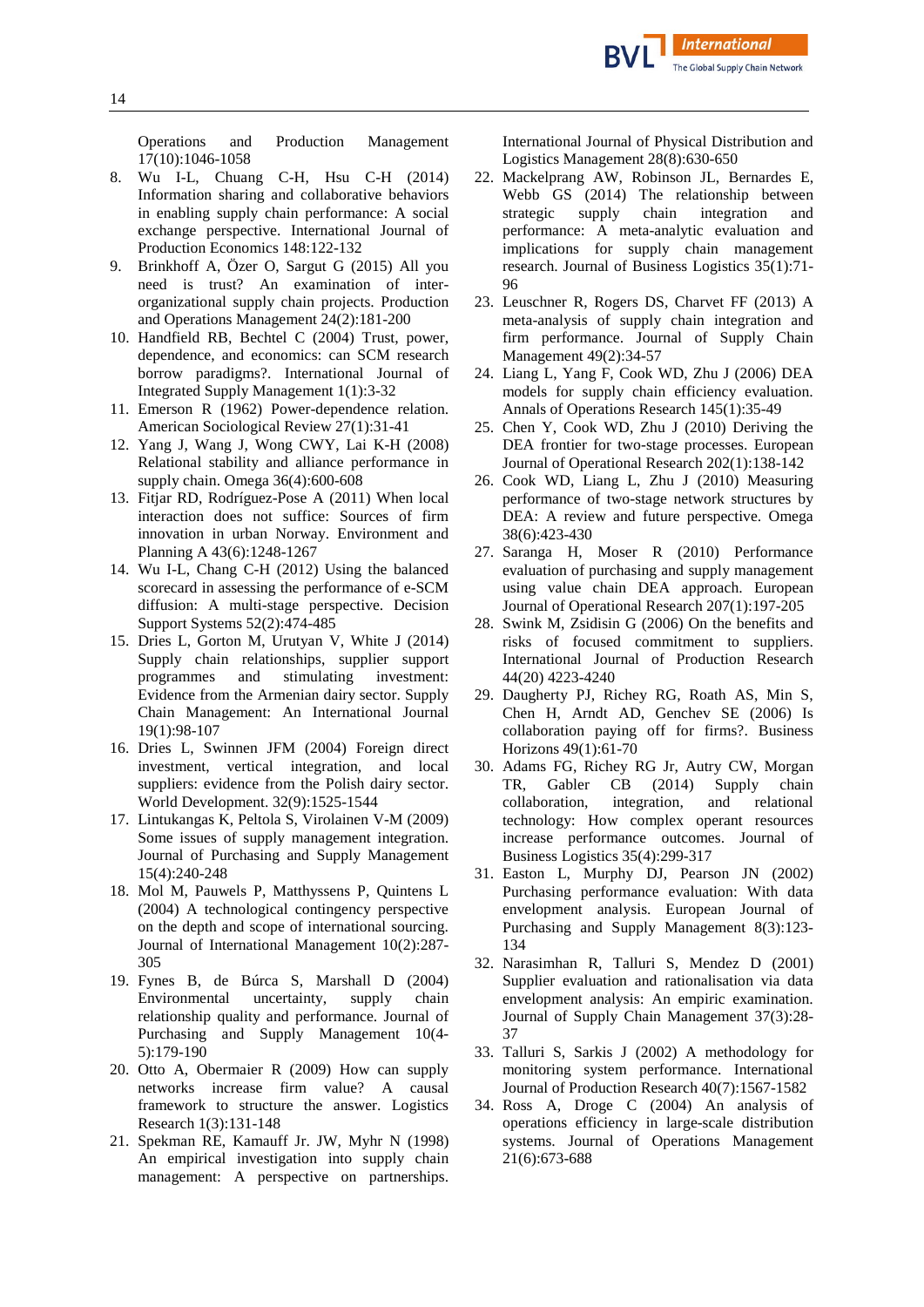**International** 

- <span id="page-14-0"></span>35. Williamson OE (2008) Outsourcing: Transaction cost economics and supply chain management. Journal of Supply Chain Management 44(2):5-16.
- <span id="page-14-1"></span>36. Hillman AJ, Withers MC, Collins BJ (2009) Resource dependence theory: A review. Journal of Management 35(6):1404-1427
- <span id="page-14-2"></span>37. Barney JB (1991) Firm Resources and sustained competitive advantage. Journal of Management 17(1):99-120
- <span id="page-14-3"></span>38. Dyer JH, Singh H (1998) The relational view: Cooperative strategy and sources of interorganizational competitive advantage. Academy of Management Review 23(4): 660-679
- <span id="page-14-4"></span>39. Gold S, Seuring S, Beske P (2010) Sustainable supply chain management and interorganizational resources: A literature review. Corporate Social Responsibility and Environmental Management 17(4):230-245
- <span id="page-14-5"></span>40. Granovetter M (1985) Economic action and social structure: The problem of embeddedness. American Journal of Sociology 91:481-510<br>41. Revilla E, Knoppen D (2015) Bu
- <span id="page-14-6"></span>Knoppen D (2015) Building knowledge integration in buyer-supplier relationships: The critical role of strategic supply management and trust. International Journal of Operations and Production Management 35(10):1408-1436
- <span id="page-14-7"></span>42. Banker RD, Natarajan R (2008) Evaluating contextual variables affecting productivity using data envelopment analysis. Operations Research 56(1):48-58
- <span id="page-14-8"></span>43. Liu JS, Lu LYY, Lu W-M, Lin BJY (2013) A survey of DEA applications. Omega, 41(5):893- 902
- <span id="page-14-9"></span>44. Reiner G, Teller C, Kotzab H (2013) Analyzing the efficient execution of in-store logistics processes in grocery retailing – The case of dairy products. Production and Operations Management 22(4):924-939
- <span id="page-14-10"></span>45. Tavares G (2002) A Bibliography of Data Envelopment Analysis (1978–2001) RUTCOR Research Report, RRR 01–02, January, Piscataway, New Jersey.
- <span id="page-14-11"></span>46. Barros CP, Dieke PUC (2008) Measuring the economic efficiency of airports: a Simar–Wilson methodology analysis. Transportation Research Part E – Logistics and Transportation Review 44(6):1039-1051
- <span id="page-14-12"></span>47. Gillen D, Lall A (1997) Developing measures of airport productivity and performance: an application of data envelopment analysis. Transportation Research Part E – Logistics and Transportation Review 33(4):261-273
- <span id="page-14-13"></span>48. Reiner G, Hofmann P (2006) Efficiency analysis of supply chain processes. International Journal of Production Research 44(23):5065-5087
- <span id="page-14-14"></span>49. Chen IJ, Paulraj A (2004) Towards a theory of supply chain management: The constructs and

measurements. Journal of Operations Management 22(2):119-150

- <span id="page-14-15"></span>50. Chen IJ, Paulraj A, Lado AA (2004) Strategic purchasing, supply management, and firm performance. Journal of Operations Management 22(5):505-523
- <span id="page-14-16"></span>51. Cook LS, Heiser DR, Sengupta K (2011) The moderating effect of supply chain role on the relationship between supply chain practices and performance: An empirical analysis. International Journal of Physical Distribution and Logistics Management 41(2):104-134
- <span id="page-14-17"></span>52. Zhou H, Benton Jr. WC (2007) Supply chain practice and information sharing. Journal of Operations Management 25(6):1348-1365
- <span id="page-14-18"></span>53. Gunasekaran A, Patel C, McGaughey RE (2004) A framework for supply chain performance measurement. International Journal of Production Economics 87(3):333-347
- <span id="page-14-19"></span>54. Schaltegger S, Burritt R (2014) Measuring and managing sustainability performance of supply chains: Review and sustainability supply chain management framework. Supply Chain Management: An International Journal 19(3):232-241
- <span id="page-14-20"></span>55. Sharma S, Lote KS (2013) Understanding demand volatility in supply chains through the vibrations analogy—the onion supply case. Logistics Research 6(1):3-15
- <span id="page-14-21"></span>56. Jharkharia S, Shankar R (2006) Supply chain management: Some sectoral dissimilarities in the Indian manufacturing industry. Supply Chain Management: An International Journal 11(4):345-352
- <span id="page-14-22"></span>57. Yang C-L, Lin R-J, Krumwiede D, Stickel E, Sheu C (2013) Efficacy of purchasing activities and strategic involvement: An international comparison. International Journal of Operations and Production Management 33(1):49-68
- <span id="page-14-23"></span>58. Hsu C-C, Tan KC, Laosirihongthong T (2014) Antecedents of SCM practices in ASEAN automotive industry: Corporate entrepreneurship, social capital, and resource-based perspectives. International Journal of Logistics Management 25(2):334-357
- <span id="page-14-24"></span>59. Brun A, Castelli C (2008) Supply chain strategy in the fashion industry: Developing a portfolio model depending on product, retail channel and brand. International Journal of Production Economics 116(2):169-181
- <span id="page-14-25"></span>60. Bustinza OF, Parry GC, Vendrell-Herrero F (2013) Supply and demand chain management: The effect of adding services to product offerings. Supply Chain Management: An International Journal 18(6):618-629
- <span id="page-14-26"></span>61. Goh SH, Eldridge S (2015) New product introduction and supplier integration in sales and operations planning: Evidence from the Asia Pacific region. International Journal of Physical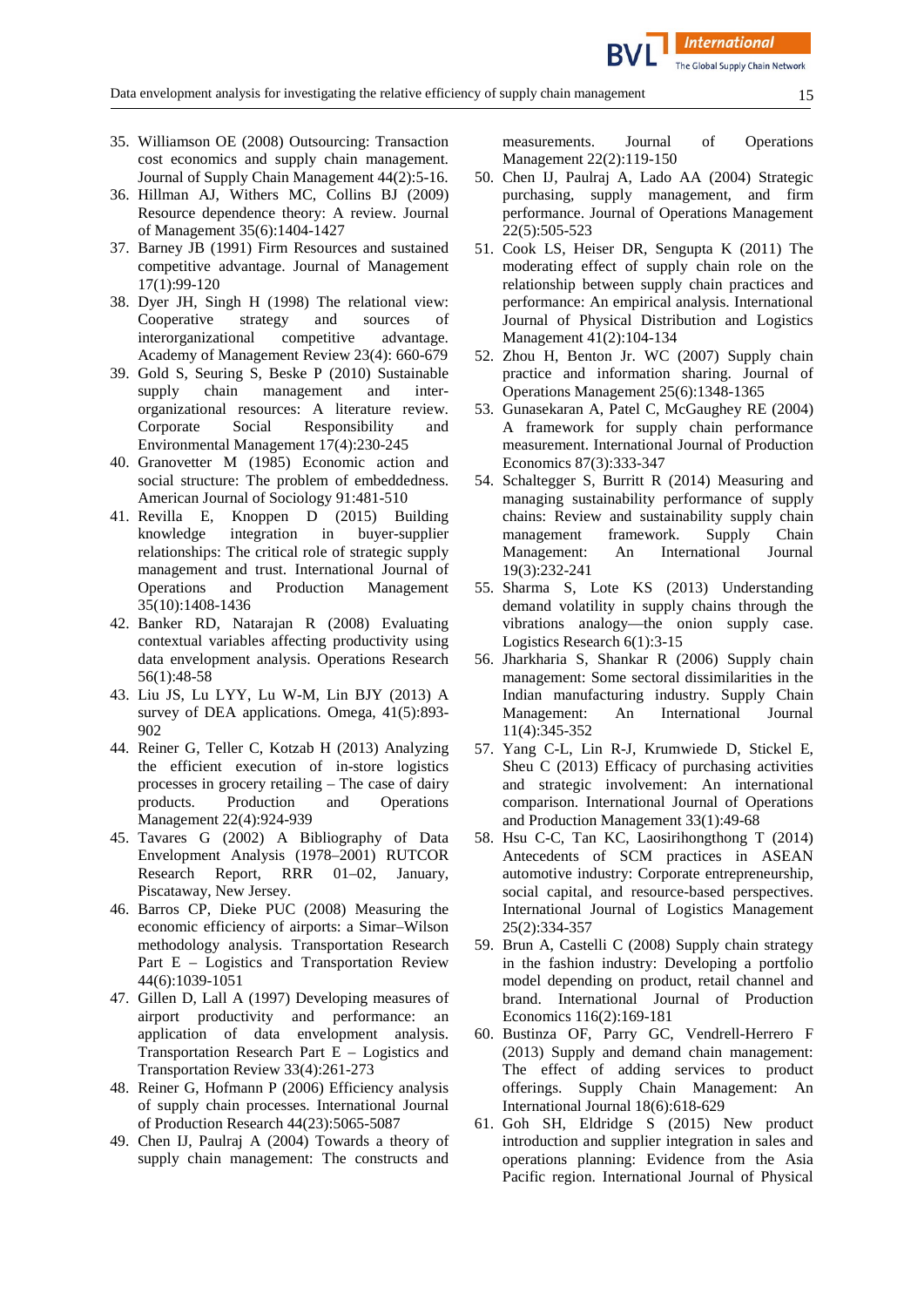Distribution and Logistics Management 45(9- 10):861-886

- <span id="page-15-0"></span>62. Sengupta K, Heiser DR, Cook LS (2006) Manufacturing and service supply chain performance: A comparative analysis. Journal of Supply Chain Management 42(4):5-16
- <span id="page-15-1"></span>63. Chan FTS, Kumar N (2007) Global supplier development considering risk factors using fuzzy<br>extended AHP-based approach. Omega AHP-based approach. Omega 35(4):417-431
- <span id="page-15-2"></span>64. Spekman RE (1988) Perceptions of strategic vulnerability among industrial buyers and its effect on information search and supplier evaluation. Journal of Business Research 17(4):313-326
- <span id="page-15-3"></span>65. Lee HL (2002) Aligning supply chain strategies with product uncertainties. California Management Review 44(3):105-119
- <span id="page-15-4"></span>66. Shewell P, Migiro S (2016) Data envelopment analysis in performance measurement: A critical analysis of the literature. Problems and Perspectives in Management 14(3):705-713
- <span id="page-15-5"></span>67. Kuo RJ, Lin YJ (2012) Supplier selection using analytic network process and data envelopment analysis. International Journal of Production Research 50(11):2852-2863
- <span id="page-15-6"></span>68. Dyson R, Allen R, Camanho A, Podinovski V, Sarrico C, Shale E (2001) Pitfalls and protocols in DEA. European Journal of Operational Research 132(2):245-259
- <span id="page-15-7"></span>69. Homburg C (2001) Using data envelopment analysis to benchmark activities. International Journal of Production Economics 73(1):51-58
- <span id="page-15-8"></span>70. Charnes A, Cooper WW, Rhodes E (1978) Measuring the efficiency of decision making units. European Journal of Operational Research 2(6):429-444
- <span id="page-15-9"></span>71. Cooper WW, Seiford LM, Zhu J (2011) Handbook on Data Envelopment Analysis. 2nd edn., Springer, New York
- <span id="page-15-10"></span>72. Wagner JM, Shimshak DG (2007) Stepwise selection of variables in data envelopment analysis: Procedures and managerial perspectives. European Journal of Operational Research 180(1):57-67
- <span id="page-15-11"></span>73. Whybark C (1997) GMRG survey research in operations management. International Journal of Operations and Production Management 17(7):686-696
- <span id="page-15-12"></span>74. Yee RWY, Yeung ACL, Cheng TCE (2010) An empirical study of employee loyalty, service quality and firm performance in the service industry. International Journal of Production Economics 124(1):109-120
- <span id="page-15-13"></span>75. Osman IH, Berbary LN, Sidani Y, Al-Ayoubi B, Emrouznejad A (2011) Data envelopment analysis model for the appraisal and relative performance evaluation of nurses at an intensive

care unit. Journal of Medical Systems 35(5):1039-1062

- <span id="page-15-14"></span>76. Carter P, Carter R, Monczka R, Slaight T, Swan A (2000) The future of purchasing and supply: a ten-year forecast. Journal of Supply Chain Management 36(1):14-26
- <span id="page-15-15"></span>77. Narasimhan R, Das A (2001) The impact of purchasing integration and practices on purchasing integration and practices on<br>manufacturing performance. Journal of manufacturing performance. Operations Management 19(5):593-609
- <span id="page-15-16"></span>78. Prior DD (2013) Supplier representative activities and customer perceived value in complex industrial solutions. Industrial Marketing Management 42(8):1192-1201
- <span id="page-15-17"></span>79. Caniato F, Golini R, Kalchschmidt M (2013) The effect of global supply chain configuration on the relationship between supply chain improvement programs and performance. International Journal of Production Economics 143(2):285-293
- <span id="page-15-18"></span>80. Rodríguez JA, Giménez Thomsen C, Arenas D, Pagell M (2016) NGOs' Initiatives to Enhance Social Sustainability in the Supply Chain:<br>Poverty Alleviation through Supplier Alleviation through Supplier Development Programs. Journal of Supply Chain Management 52(3):83-108
- <span id="page-15-19"></span>81. Routroy S, Kumar CVS (2015) Strategy for supplier development program implementation: A case study. International Journal of Services and Operations Management 21(2):238-264
- <span id="page-15-20"></span>82. Giunipero LC, Hooker RE, Denslow D (2012) Purchasing and supply management sustainability: Drivers and barriers. Journal of Purchasing and Supply Management 18(4):258- 269
- <span id="page-15-21"></span>83. Walker H, Brammer S (2009) Sustainable procurement in the United Kingdom public<br>sector. Supply Chain Management: An sector. Supply Chain Management: An International Journal 14(2):128-137
- <span id="page-15-22"></span>84. Hill T (1993) Manufacturing Strategy: Text and Cases. Macmillan Press, London
- <span id="page-15-23"></span>85. Tammela I, Canen AG, Helo P (2008) Timebased competition and multiculturalism: A comparative approach to the Brazilian, Danish and Finnish furniture industries. Management Decision 46(3):349-364
- <span id="page-15-24"></span>86. Friesner D, Mittelhammer R, Rosenman R (2013) Inferring the incidence of industry inefficiency from DEA estimates. European Journal of Operational Research 224(2):414-424
- <span id="page-15-25"></span>87. Hoff A (2006) Second stage DEA: Comparison of approaches for modelling the DEA score. European Journal of Operational Research 181(1):425-435
- <span id="page-15-26"></span>88. Simar L, Wilson PW (2007) Estimation and inference in two-stage, semi-parametric models of production processes. Journal of Econometrics 136(1):31-64.